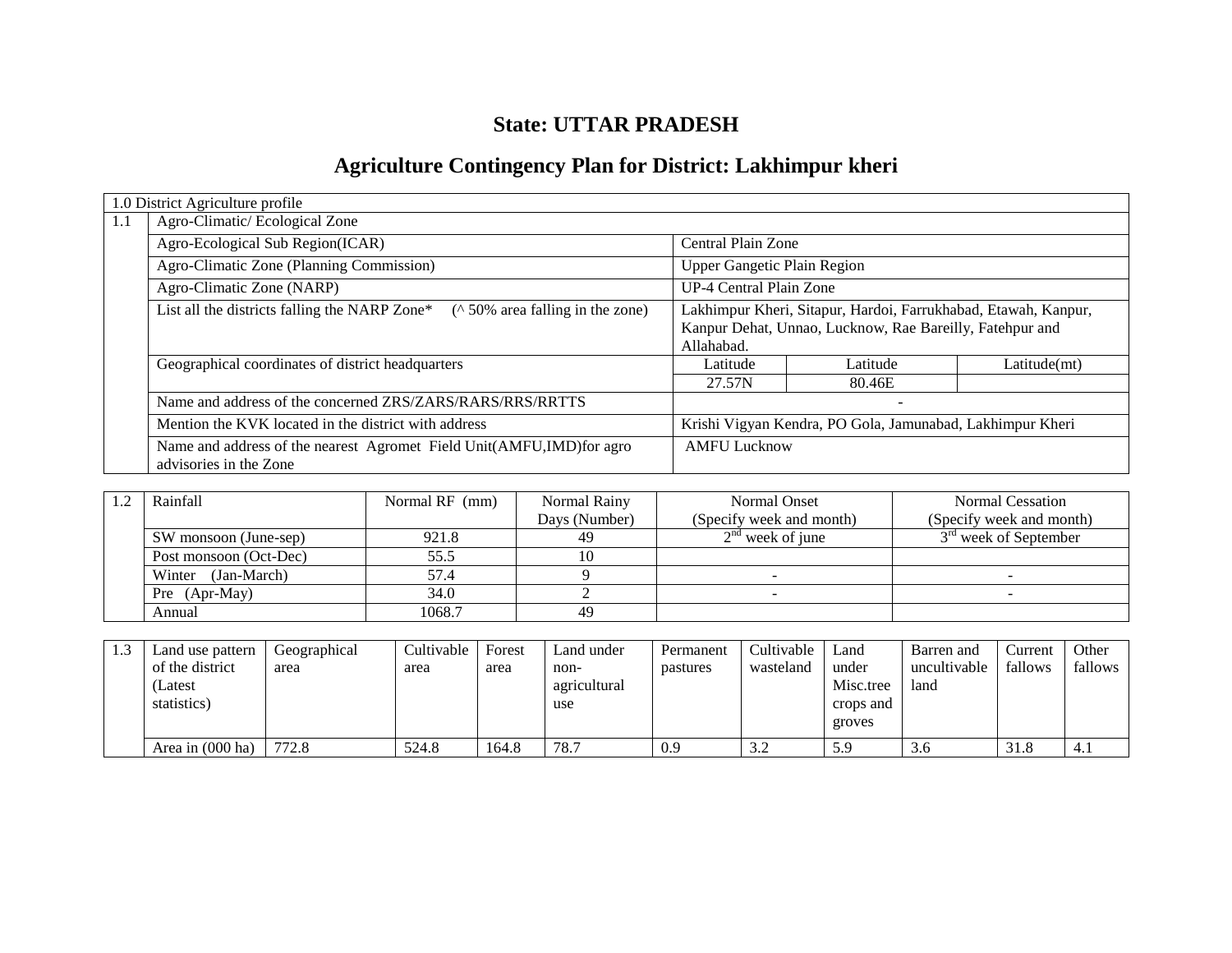| 1.4 | Maior Soils                       | Area( $000$ ha) | Percent(%) of total |  |  |  |
|-----|-----------------------------------|-----------------|---------------------|--|--|--|
|     | Deep loamy soil                   | 157.0           | 30 %                |  |  |  |
|     | 183.7<br>Deep, silty soils,       |                 | 35 %                |  |  |  |
|     | Deep, silty soils associated with | 94.5            | 18%                 |  |  |  |
|     | loamy soils slightly eroded       |                 |                     |  |  |  |

| ن | Agricultural land use                     | Area('000 hac) | $(9)_{0}$<br>Cropping intensity |
|---|-------------------------------------------|----------------|---------------------------------|
|   | Net sown area                             | 479.7          | 149.1%                          |
|   | 225<br>Area sown more than once<br>ر.ر.ر. |                |                                 |
|   | Gross cropped area<br>14.2                |                |                                 |

| Irrigation<br>1.6                                                                                   | Area('000 ha)                                                                                     |                  |                                    |
|-----------------------------------------------------------------------------------------------------|---------------------------------------------------------------------------------------------------|------------------|------------------------------------|
| Net irrigation area                                                                                 | 408.8                                                                                             |                  |                                    |
| Gross irrigated area                                                                                | 590.9                                                                                             |                  |                                    |
| Rain fed area                                                                                       | 70.9                                                                                              |                  |                                    |
| Sources of irrigation (Gross Irr. Area)                                                             | Number                                                                                            | Area('000 ha)    | Percentage of total irrigated area |
| Canals                                                                                              |                                                                                                   | 29.3             | 4.9                                |
| Tanks                                                                                               | $\overline{a}$                                                                                    | $\boldsymbol{0}$ |                                    |
| Open wells                                                                                          | $\overline{\phantom{a}}$                                                                          | 0.5              | 0.1                                |
| Bore wells(Tube wells)                                                                              | ÷,                                                                                                | 561.2            | 95.0                               |
| Lift irrigation schemes                                                                             | $\overline{a}$                                                                                    | NA               |                                    |
| Micro-irrigation                                                                                    | $\overline{a}$                                                                                    | NA               |                                    |
| Other sources                                                                                       | $\overline{\phantom{a}}$                                                                          | $\Omega$         |                                    |
| <b>Total Irrigated Area</b>                                                                         |                                                                                                   | 590.9            |                                    |
| No pf Pump sets $(2011-12)$                                                                         | 119468                                                                                            |                  |                                    |
| No. of Tractors                                                                                     | 19094                                                                                             |                  |                                    |
| Groundwater availability and use* (Data<br>source: State/ Central Ground water<br>Department/Board) | No of blocks-<br>Tehsils-                                                                         | $%$ )area        | Quality of water                   |
| Over exploited                                                                                      |                                                                                                   |                  |                                    |
| Critical                                                                                            | $\sim$                                                                                            |                  |                                    |
| Semi-critical                                                                                       | $\blacksquare$                                                                                    |                  |                                    |
| Safe                                                                                                |                                                                                                   |                  |                                    |
| Waste water availability and use                                                                    |                                                                                                   |                  |                                    |
| Ground water quality                                                                                |                                                                                                   |                  |                                    |
|                                                                                                     | *over-exploited groundwater utilization> 100%; critical: 90-100%; semicritical: 70-90%; safe:<70% |                  |                                    |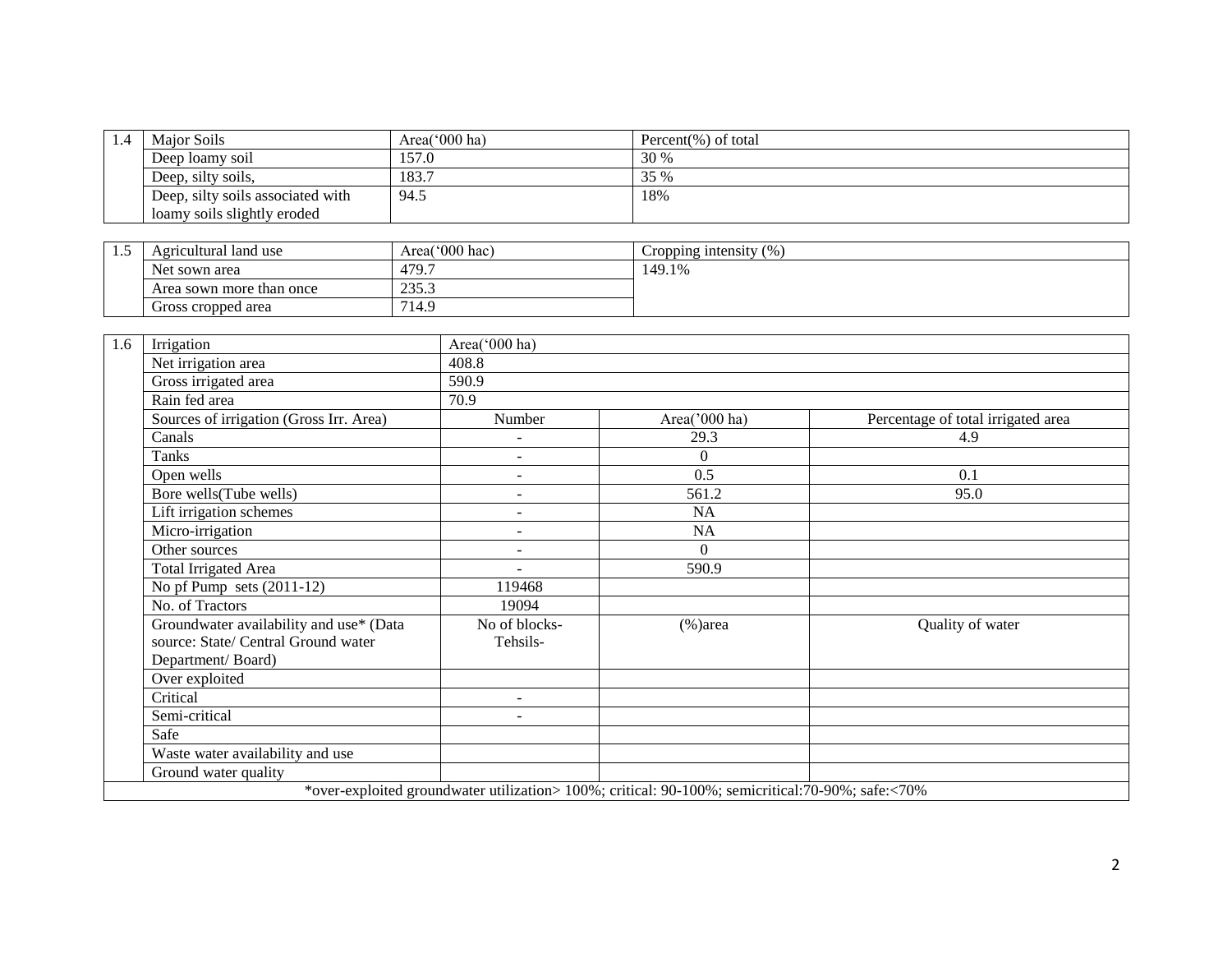## **1.7 Area under major field crops & (As per latest figures 2011-12)**

| 1.7 | Major field crops cultivated | Area('000 ha)                  |                          |                          |          |                          |                          |                          |       |  |
|-----|------------------------------|--------------------------------|--------------------------|--------------------------|----------|--------------------------|--------------------------|--------------------------|-------|--|
|     |                              | Kharif                         |                          |                          |          | Rabi                     | Summer                   | Total                    |       |  |
|     |                              | Total<br>Irrigated<br>Rain fed |                          | Irrigated                | Rain fed | Total                    |                          |                          |       |  |
|     | Sugarcane                    | 207.6                          | 26.4                     | 234.0                    |          | $\overline{\phantom{a}}$ | $\overline{\phantom{a}}$ | $\overline{\phantom{a}}$ | 234.0 |  |
|     | Wheat                        |                                |                          |                          | 182.7    | 10.4                     | 193.0                    |                          | 193.0 |  |
|     | Rice                         | 166.3                          | 16.9                     | 183.2                    | O        | $\Omega$                 |                          | 2.2                      | 185.4 |  |
|     | Rapeseed Mustard             | -                              | -                        | $\overline{\phantom{0}}$ | 18.5     | 10.9                     | 29.4                     | $\overline{\phantom{0}}$ | 29.4  |  |
|     | <b>Masoor</b>                |                                | $\overline{\phantom{0}}$ | $\overline{\phantom{a}}$ | 0.5      | 16.8                     | 17.3                     | $\overline{\phantom{0}}$ | 17.3  |  |
|     | Maize                        | 0.3                            | 7.7                      | 8.0                      | ۰        | $\overline{\phantom{a}}$ | $\overline{\phantom{0}}$ | $\overline{\phantom{0}}$ | 8.0   |  |

| 1.8 | <b>Livestock</b>                               | Male(000) | Female $(000)$ | Totat(000) |
|-----|------------------------------------------------|-----------|----------------|------------|
|     | Non descriptive Cattle (local low yielding)    | 248.990   | 259.460        | 508.450    |
|     | Improved cattle                                | 0.022     | 0.061          | 0.083      |
|     | <b>Crossbred Cattle</b>                        | 3.771     | 7.368          | 11.139     |
|     | Non descriptive Buffaloes (local low yielding) | 38.501    | 138.849        | 177.350    |
|     | <b>Descript Buffaloes</b>                      | 38.092    | 137.374        | 175.466    |
|     | Goat                                           | 154.566   | 222.219        | 376.785    |
|     | Sheep                                          |           |                | 11.280     |
|     | Other (Camel, Pig, Yak etc)                    |           |                | 32.265     |
|     | Commerical dairy farms (number)                |           |                | 0.000      |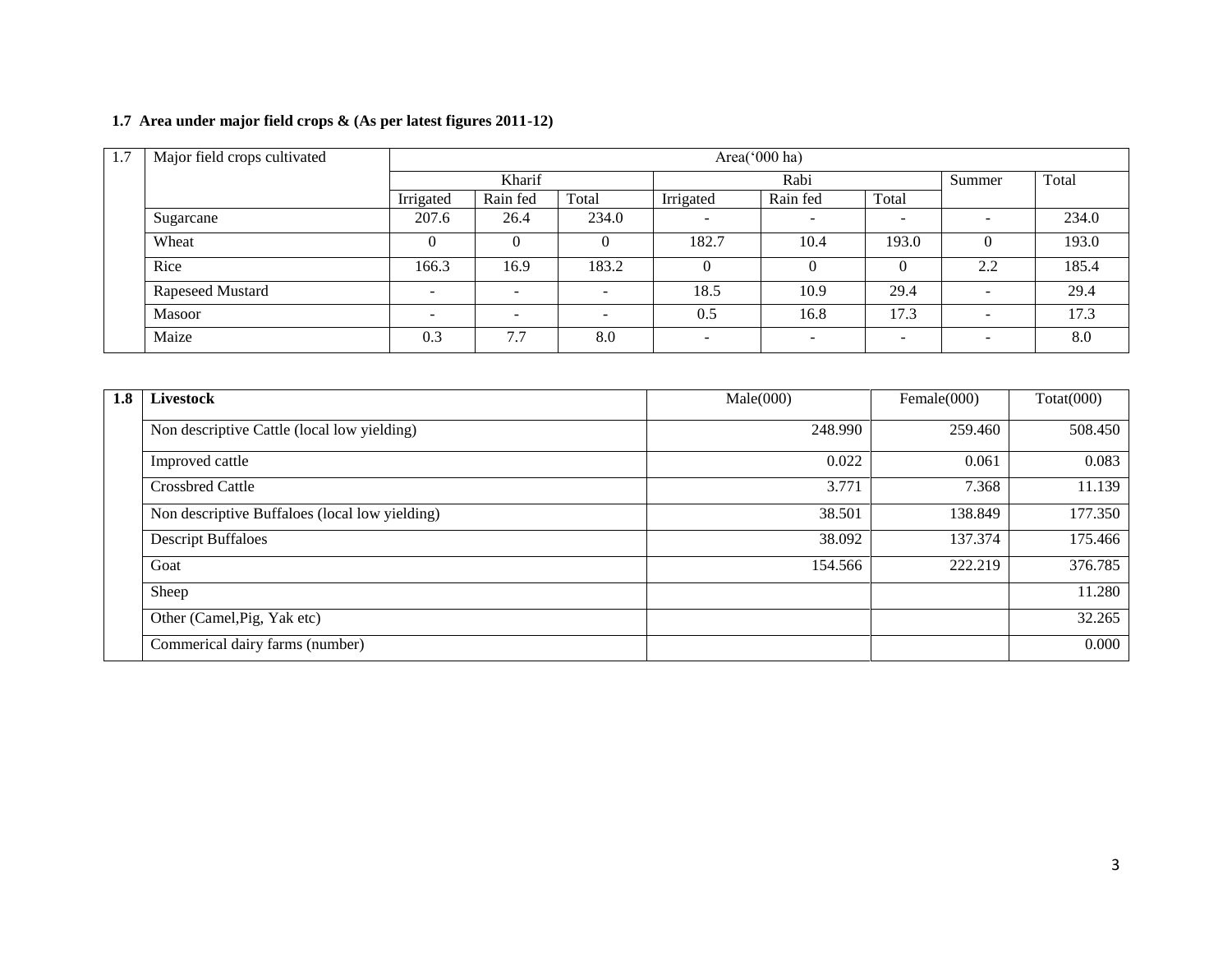| 1.9 | Sowing     | <b>Rice</b> | <b>Maize</b> | <b>GroundN</b> | Urd        | Jowar      | <b>Pigeon</b> | Wheat     | Lentil     | Gram       | Sugarcan   | <b>Musterd</b> |
|-----|------------|-------------|--------------|----------------|------------|------------|---------------|-----------|------------|------------|------------|----------------|
|     | window     |             |              | <b>ut</b>      |            |            | Pea           |           |            |            | e          |                |
|     | for $5$    |             |              |                |            |            |               |           |            |            |            |                |
|     | major      |             |              |                |            |            |               |           |            |            |            |                |
|     | field      |             |              |                |            |            |               |           |            |            |            |                |
|     | crops      |             |              |                |            |            |               |           |            |            |            |                |
|     | Kharif $-$ | $\sim$      | First week   | First week     | $2nd$ week | First week | First week    |           |            |            |            |                |
|     | Rainfed    |             | of July to   | of July to     | of July to | of July to | of July to    |           |            |            |            |                |
|     |            |             | $3rd$ week   | Last week      | First week | 3rd week   | Last week     |           |            |            |            |                |
|     |            |             | of July      | of July        | of August  | of July    | of August     |           |            |            |            |                |
|     | Kharif -   | First week  | First week   | First week     |            |            |               |           |            |            | 2nd week   |                |
|     | Irrigated  | of July to  | of June to   | of June to     |            |            |               |           |            |            | of Feb to  |                |
|     |            | First       | First week   | First week     |            |            |               |           |            |            | last week  |                |
|     |            | week of     | of July      | of July        |            |            |               |           |            |            | of March   |                |
|     |            | August      |              |                |            |            |               |           |            |            |            |                |
|     | Rabi-      |             |              |                |            |            |               |           | First week | First week | $\sim$     | First week     |
|     | Rainfed    |             |              |                |            |            |               |           | of Oct to  | of Oct to  |            | of Sep to      |
|     |            |             |              |                |            |            |               |           | Last       | Last       |            | 2nd            |
|     |            |             |              |                |            |            |               |           | week of    | week of    |            | week of        |
|     |            |             |              |                |            |            |               |           | Oct        | Oct        |            | Oct            |
|     | Rabi -     |             |              |                |            |            |               | 2nd week  |            |            | First week |                |
|     | Irrigated  |             |              |                |            |            |               | of Nov to |            |            | of Oct to  |                |
|     |            |             |              |                |            |            |               | 2th week  |            |            | last week  |                |
|     |            |             |              |                |            |            |               | of Dec    |            |            | of Oct     |                |

| 1.10 | What is the major contingency the district is prone to?                       | <b>Regular</b> | Occasional | <b>None</b> |
|------|-------------------------------------------------------------------------------|----------------|------------|-------------|
|      | Drought                                                                       |                |            |             |
|      | Flood                                                                         |                |            |             |
|      | Cyclone                                                                       |                |            |             |
|      | Hail storm                                                                    |                |            |             |
|      | Heat wave                                                                     |                |            |             |
|      | Cold wave                                                                     |                |            |             |
|      | Frost                                                                         |                |            |             |
|      | Sea water intrusion                                                           |                |            |             |
|      | Sheath Blight, Stemborrer, Pyrilla loos smut, Heliothis, Rust etc white grub. |                |            |             |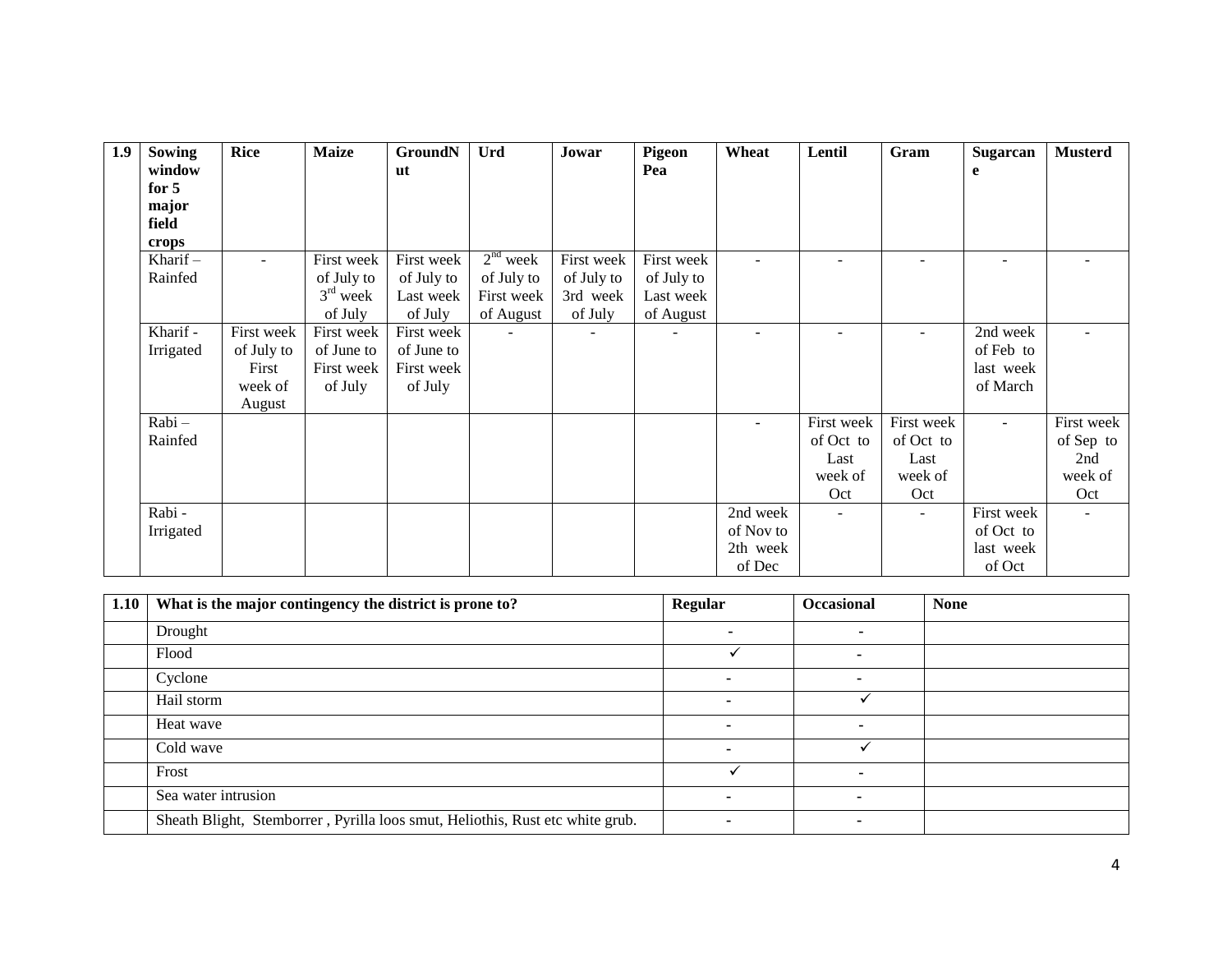| 1.7 | Major field crops |            | Area('000 ha)            |                |              |                          |              |            |              |           |  |
|-----|-------------------|------------|--------------------------|----------------|--------------|--------------------------|--------------|------------|--------------|-----------|--|
|     | cultivated        |            | Kharif                   |                | Rabi         |                          | Summer       |            | Total        |           |  |
|     |                   | Production | Productivity             | Production     | Productivity | Production               | Productivity | Production | Productivity | residue   |  |
|     |                   | (000 T)    | (KG/HA)                  | (5000T)        | (KG/HA)      | (000 T)                  | (KG/HA)      | (5000)     | (KG/HA)      | as fodder |  |
|     |                   |            |                          |                |              |                          |              |            |              | (000)     |  |
|     |                   |            |                          |                |              |                          |              |            |              | tons)     |  |
| 01  | Rice              | 379.278    | 2081                     | $\overline{a}$ |              |                          |              | 379.278    | 2081         | <b>NA</b> |  |
| 02  | Wheat             | ۰          | $\overline{\phantom{a}}$ | 640.225        | 3278         | $\overline{\phantom{a}}$ |              | 640.225    | 3278         | <b>NA</b> |  |
| 03  | Maize             | 6.8516     | 803                      |                | -            |                          |              | 6.816      | 803          | <b>NA</b> |  |
| 04  | Lentil            | ۰          |                          | 16.672         | 899          |                          |              | 16.672     | 899          | <b>NA</b> |  |
| 05  | Rapeseed Mustard  | -          |                          | 26.212         | 868          |                          |              | 26.212     | 868          | <b>NA</b> |  |
| 06  | Sugarcane         | 12674.936  | 56171                    | $\overline{a}$ |              |                          |              | 12674.936  | 56171        | <b>NA</b> |  |

## **1.11 Production and productivity of major crops (Average of last 5 years)**

| Include Digital maps of the district for | Location map of district with in State as Annexure. | Enclosed : Yes |
|------------------------------------------|-----------------------------------------------------|----------------|
|                                          | Mean annual rainfall as Annexure                    | Enclosed: No   |
|                                          | 1 map as Annexure 3<br>S011                         | Enclosed : Yes |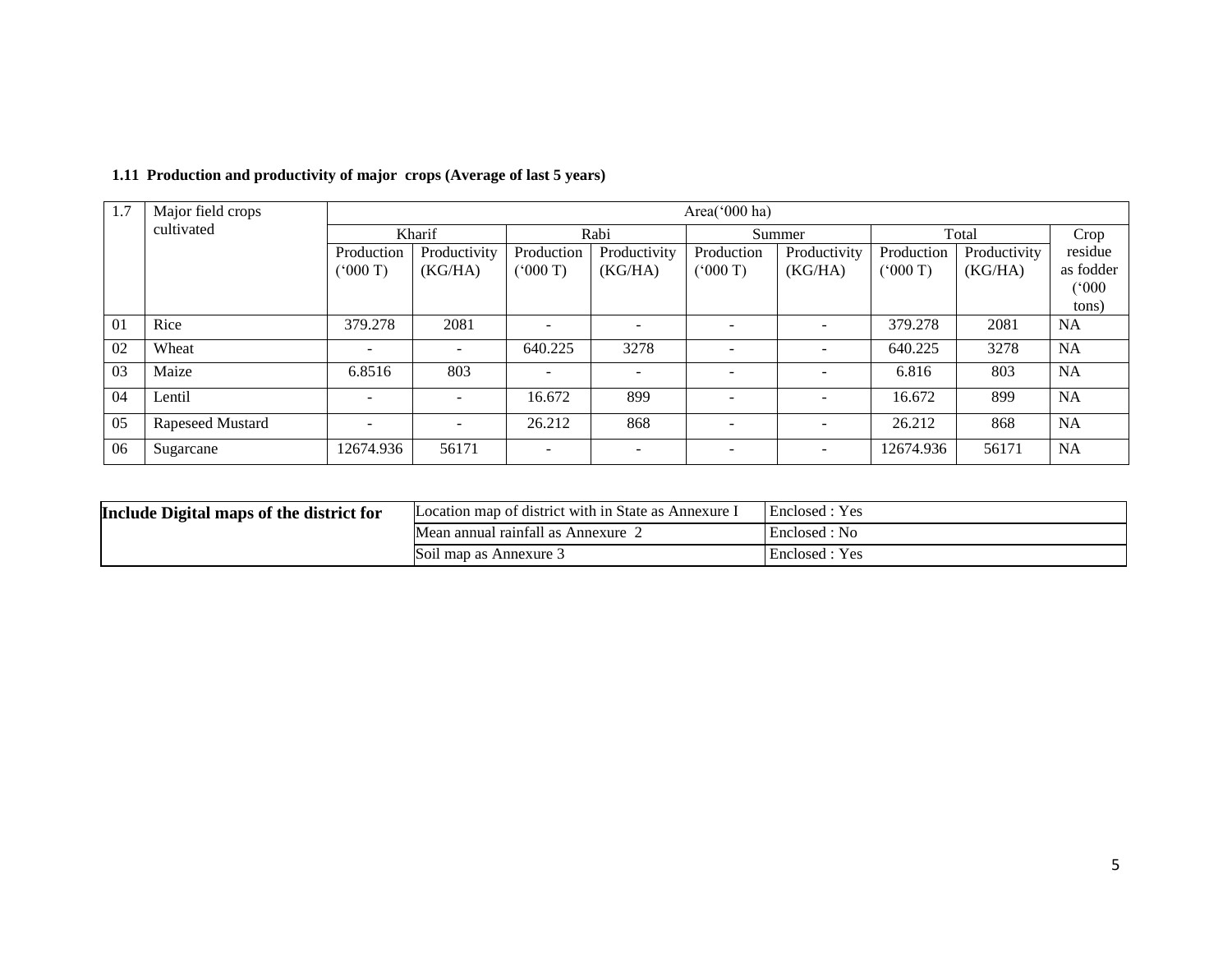Annexure I Location map of Lakhimpur Kheri district

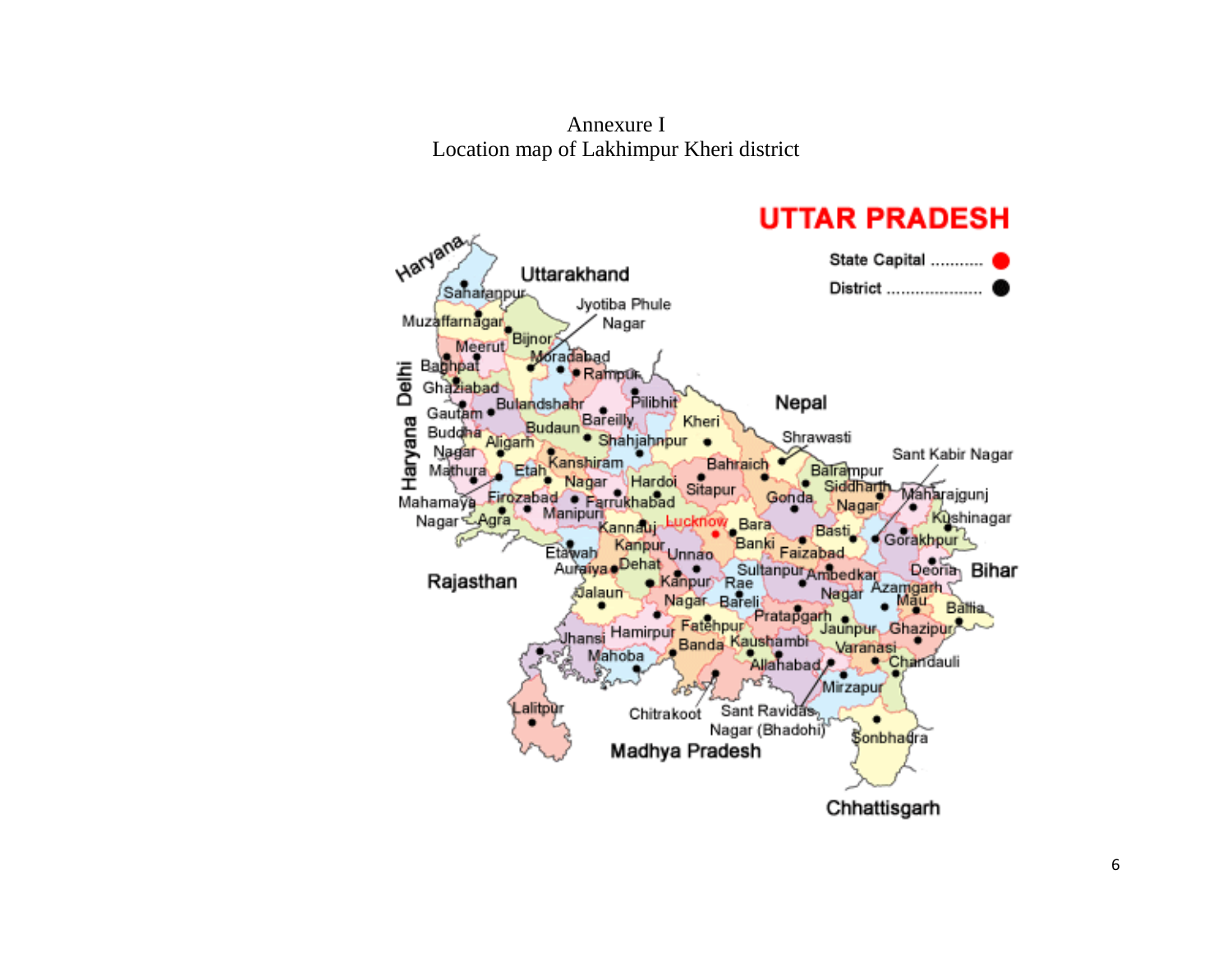

# **SOILS OF LAKHIMPUR KHERI DISTRICT (U.P.)**

**Piedmont Plains (1 -3% slope)**  1. Deep, loamy soils and slightly eroded

2. Deep, silty soils and slightly eroded

#### **Alluvial plain (0 -1% slope)**

- 3. Deep, loamy soils and slightly eroded
- 4. Deep, loamy soils and slightly eroded associated with silty soils
- 5. Deep, fine soils moderately saline and sodic associated with loamy soils, slightly eroded
- 6. Deep, fine soils and slightly eroded associated with loamy soils slightly saline and moderately sodic
- 7. Deep, loamy soils and slightly eroded associated with loamy soils with moderate salinity and sodicity and moderate water logging.
- 8. Deep, silty soils associated with loamy soils slightly eroded
- 9. Deep, silty soils with moderate salinity/sodicity associated with loamy soils slightly eroded
- 10. Deep, loamy soils and slightly eroded associated with silty soils slightly saline/sodic and moderately sodic
- 11. Deep, silty soils and slightly eroded
- 12. Deep, silty soils and slightly eroded associated with fine soils

#### **Old Alluvial plain with river left out channels/Oxbows/point bars (1 -3%slope)**

13. Deep, loamy soils and slightly eroded associated with stratified loamy soils slightly eroded

#### **Recent Alluvial Plain (1 -3% slope)**

- 14. Deep, silty soils and slight flooding associated with loamy soils and slight flooding
- 15. Deep, loamy soils, slightly eroded associated with sandy soils with slight flooding
- 16. Deep, silty soils, moderately saline and sodic associated with loam soils and slightly eroded

#### **Active Flood Plain (1 -3% slope)**

- 17. Deep, stratified loamy soils with but moderately flooding
- 18. Deep, sandy soils with moderate flooding associated with stratified loamy soils and slight flooding
- 19. Deep, stratified loamy soils, with moderate flooding associated with sandy soils with moderate flooding
- **20.** Deep, stratified loamy soils, with severe flooding associated with loamy soils with moderate flooding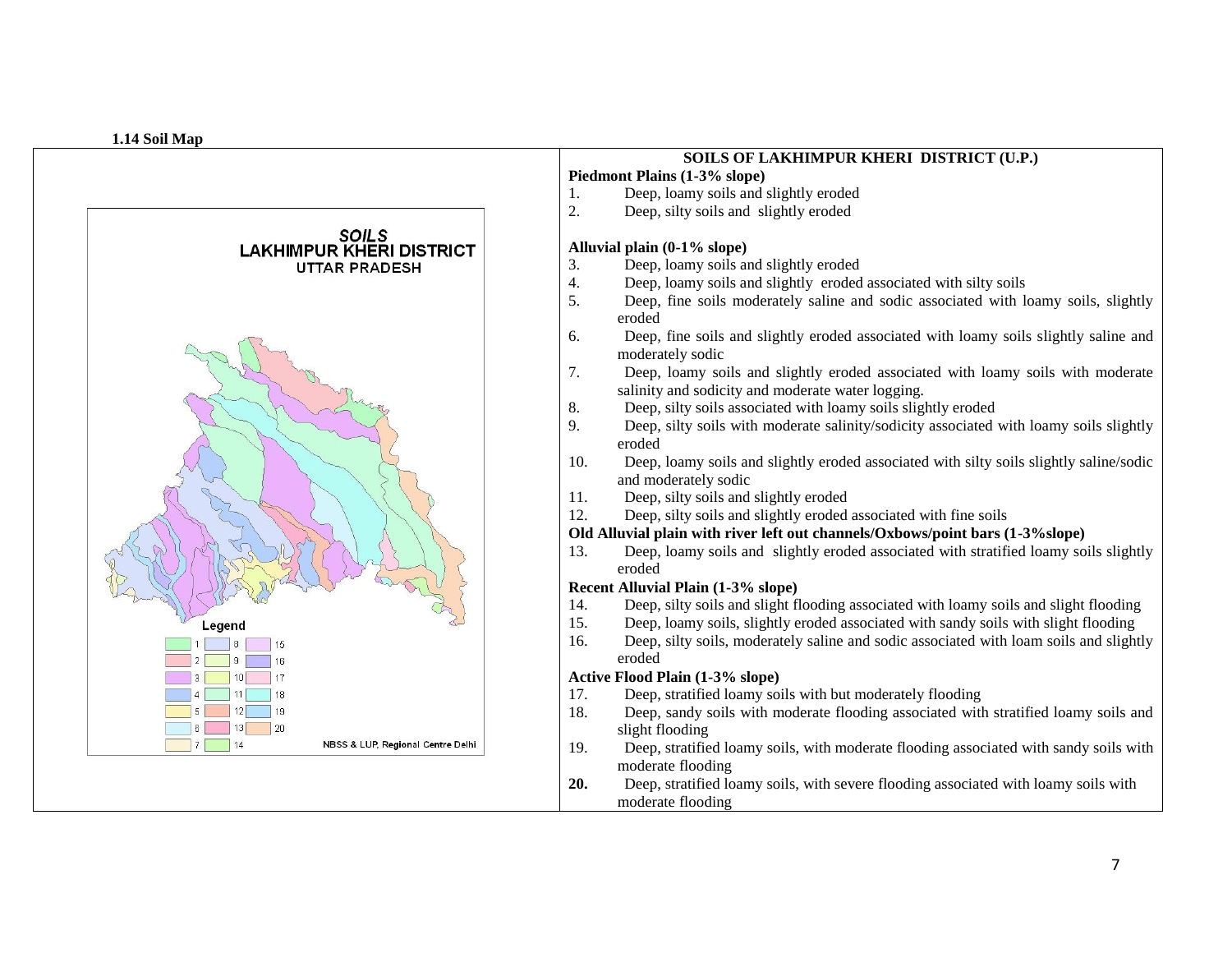# **2.0 Strategies for weather related contingencies**

#### **2.1 Drought**

#### **2.1.1 Rainfed situation**

| <b>Condition</b>                                  |                                                                                                         |                                         | <b>Suggested Contingency measures</b>                                                                                                                                                                                                           |                                             |                                     |  |
|---------------------------------------------------|---------------------------------------------------------------------------------------------------------|-----------------------------------------|-------------------------------------------------------------------------------------------------------------------------------------------------------------------------------------------------------------------------------------------------|---------------------------------------------|-------------------------------------|--|
| <b>Early season</b><br>drought (delayed<br>onset) | <b>Major Farming</b><br>situation                                                                       | <b>Normal Crop / Cropping</b><br>system | Change in crop / cropping<br>system including variety                                                                                                                                                                                           | <b>Agronomic measures</b>                   | <b>Remarks</b> on<br>Implementation |  |
| Delay by 2 weeks<br>$(1st$ of July)               | Sandy Loam,<br>Silty soil and<br>Deep, silty soils<br>associated with<br>loamy soils slightly<br>eroded | Sorghum/Bajra/                          | No change<br>Jowar-CSV-13,CSV-15,CSV-<br>23, Bundela<br>Bajra-ICMV-221, JBV-2,<br><b>ICTP-8203.</b>                                                                                                                                             | Line sowing/<br>Raised<br>bed against slope | Linked with<br>SDC/SAUs             |  |
|                                                   |                                                                                                         | Sorghum/Bajra+ Pigeon Pea               | No change<br>Jowar-CSV-13,CSV-15,CSV-<br>23, Bundela<br>Bajra-ICMV-221, JBV-2,<br>ICTP-8203,<br>Pigeon Pea -N Arhar-1, N<br>arhar-2, Bahar, PDA-11, MA-<br>13, MA-6                                                                             | Line sowing/<br>Raised<br>bed $1:2$         | Linked with<br>SDC/SAUs             |  |
|                                                   |                                                                                                         | Sorghum/Bajra+ Pigeon<br>$Pea+Urd$      | No change<br>Jowar-CSV-13,CSV-15,CSV-<br>23, Bundela<br>Bajra-ICMV-221, JBV-2,<br><b>ICTP-8203.</b><br>Pigeon Pea -N Arhar-1, N<br>arhar-2, Bahar, PDA-11, MA-<br>13, MA-6<br>Urd-Azad urd-2, Azad urd-<br>3, Sekhar-1, sekhar-2, sekhar-<br>3, | Raised<br>Line sowing/<br>bed $1:2:1$       | Linked with<br>SDC/SAUs             |  |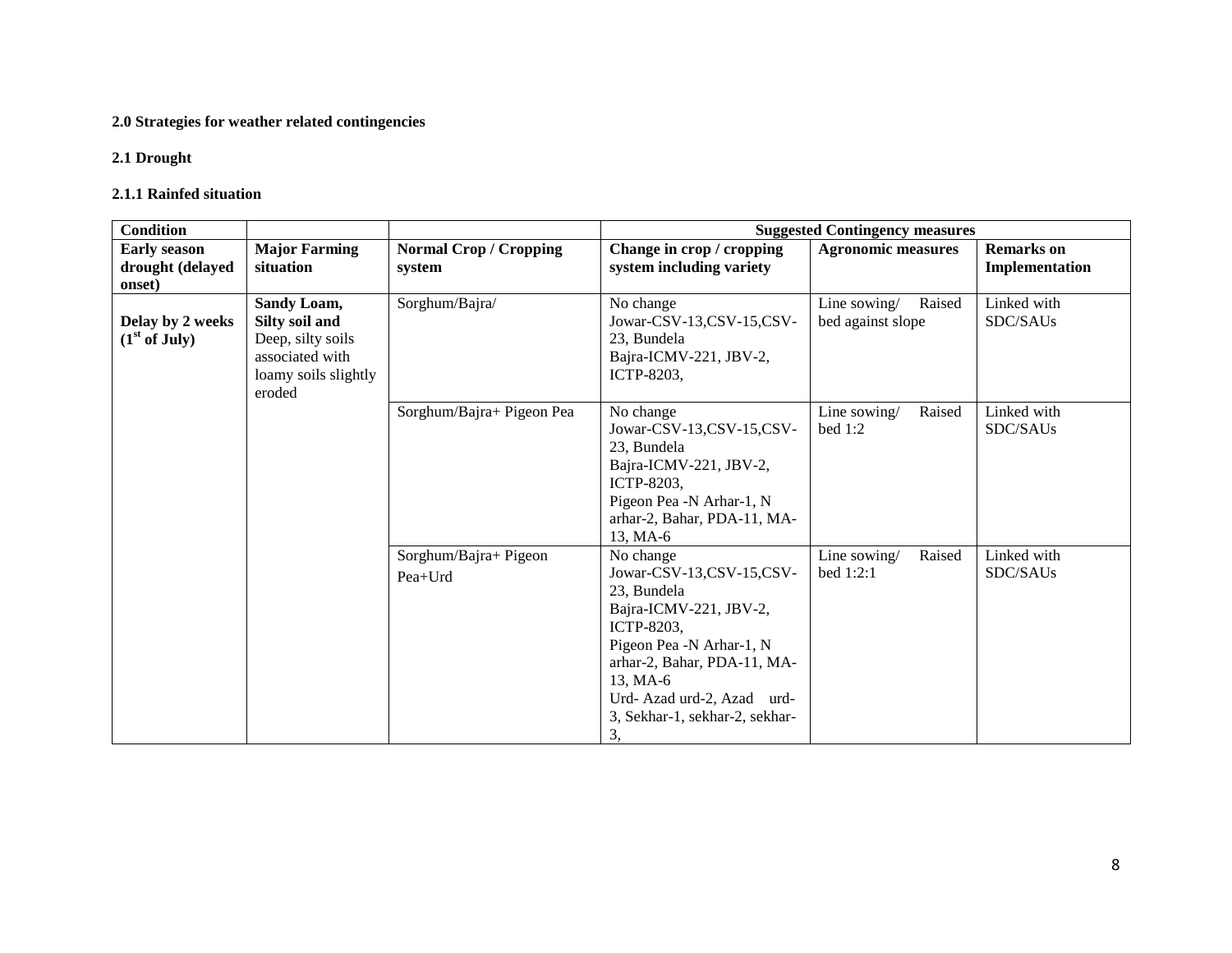| <b>Condition</b>                                  |                                                                                                         |                                       |                                                                                                                                                                                                                                          | <b>Suggested Contingency measures</b>       |                                     |
|---------------------------------------------------|---------------------------------------------------------------------------------------------------------|---------------------------------------|------------------------------------------------------------------------------------------------------------------------------------------------------------------------------------------------------------------------------------------|---------------------------------------------|-------------------------------------|
| <b>Early season</b><br>drought (delayed<br>onset) | <b>Major Farming</b><br>situation                                                                       | <b>Normal Crop/cropping</b><br>system | Change in crop/cropping<br>system                                                                                                                                                                                                        | <b>Agronomic measures</b>                   | <b>Remarks</b> on<br>Implementation |
| Delay by 4 weeks<br>$(3rd$ weeks of<br>July)      | Sandy Loam,<br>Silty soil and<br>Deep, silty soils<br>associated with<br>loamy soils slightly<br>eroded | Sorghum/Bajra/                        | No change<br>Jowar-CSV-13,CSV-15,CSV-<br>23, Bundela<br>Bajra-ICMV-221, JBV-2,<br>ICTP-8203,                                                                                                                                             | Line sowing/<br>Raised<br>bed against slope | Linked with<br>SDC/SAUs             |
|                                                   |                                                                                                         | Sorghum/Bajra+ Pigeon Pea             | No change<br>Jowar-CSV-13,CSV-15,CSV-<br>23, Bundela<br>Bajra-ICMV-221, JBV-2,<br>ICTP-8203,<br>Pigeon Pea -N Arhar-1, N<br>arhar-2, Bahar, PDA-11, MA-<br>13, MA-6                                                                      | Line sowing/<br>Raised<br>bed 1:2           | Linked with<br>SDC/SAUs             |
|                                                   |                                                                                                         | Sorghum/Bajra+ Pigeon<br>Pea+Urd      | No change<br>Jowar-CSV-13,CSV-15,CSV-<br>23. Bundela<br>Bajra-ICMV-221, JBV-2,<br>ICTP-8203,<br>Pigeon Pea -N Arhar-1, N<br>arhar-2, Bahar, PDA-11, MA-<br>13, MA-6<br>Urd-Azad urd-2, Azad urd-<br>3, Sekhar-1, sekhar-2, sekhar-<br>3, | Raised<br>Line sowing/<br>bed $1:2:1$       | Linked with<br>SDC/SAUs             |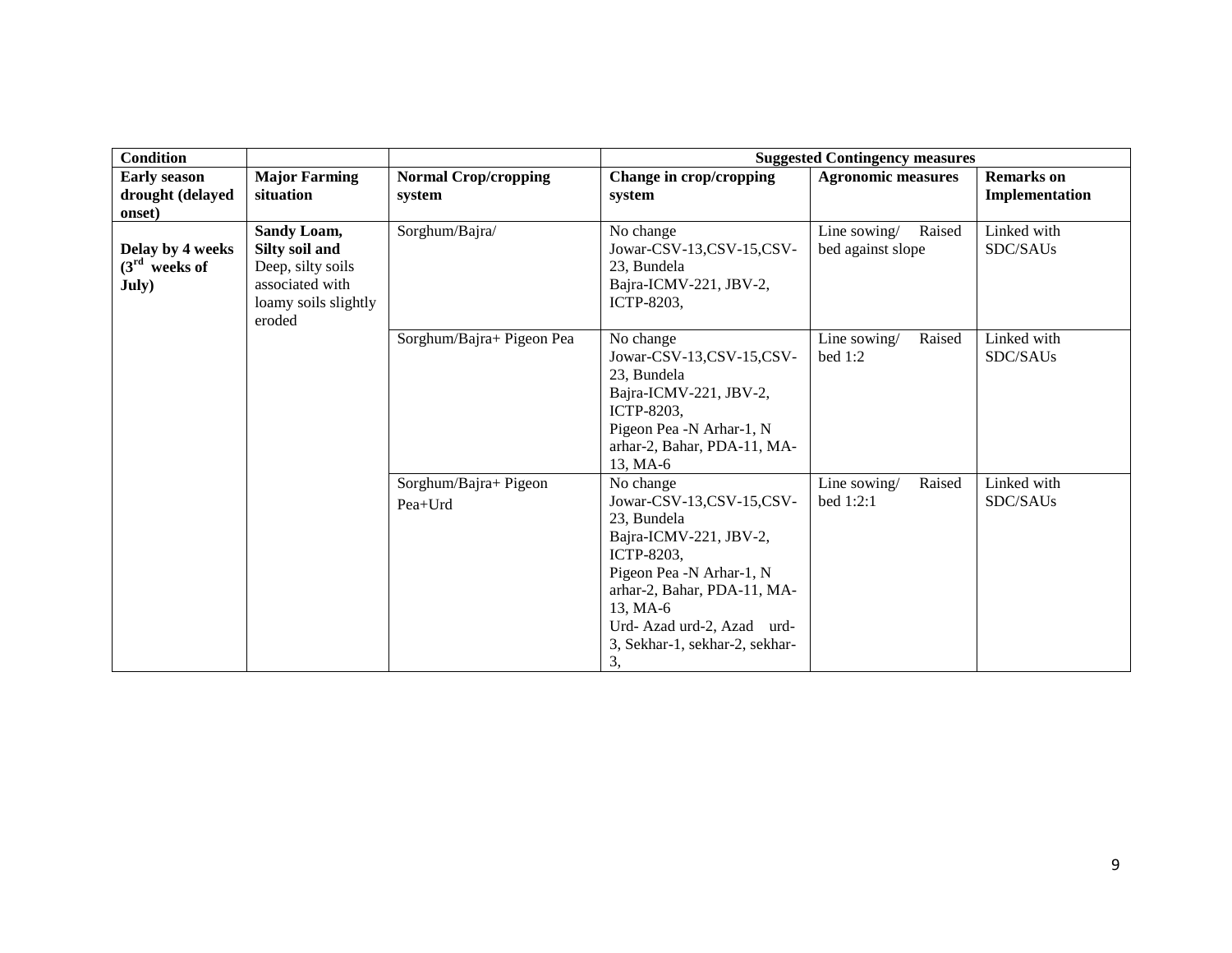| <b>Condition</b>                                       |                                                                                                      |                                                    |                                                                                                                                                                                                                                          | <b>Suggested Contingency measures</b>       |                                                  |
|--------------------------------------------------------|------------------------------------------------------------------------------------------------------|----------------------------------------------------|------------------------------------------------------------------------------------------------------------------------------------------------------------------------------------------------------------------------------------------|---------------------------------------------|--------------------------------------------------|
| <b>Early season</b><br>drought (delayed<br>onset)      | <b>Major Farming</b><br>situation <sup>a</sup>                                                       | <b>Normal Crop/cropping</b><br>system <sup>b</sup> | Change in crop/cropping<br>system <sup>c</sup>                                                                                                                                                                                           | Agronomic measures <sup>d</sup>             | <b>Remarks</b> on<br>Implementation <sup>e</sup> |
| Delay by 6 weeks<br>1 <sup>st</sup> week of<br>August) | Sandy Loam,<br>Silty soil and Deep,<br>silty soils associated<br>with loamy soils<br>slightly eroded | Sorghum/Bajra/                                     | No change<br>Jowar-CSV-13,CSV-15,CSV-<br>23, Bundela<br>Bajra-ICMV-221, JBV-2,<br>ICTP-8203,                                                                                                                                             | Line sowing/<br>Raised<br>bed against slope | Linked with<br>SDC/SAUs                          |
|                                                        |                                                                                                      | Sorghum/Bajra+ Pigeon Pea                          | No change<br>Jowar-CSV-13,CSV-15,CSV-<br>23, Bundela<br>Bajra-ICMV-221, JBV-2,<br>ICTP-8203,<br>Pigeon Pea -N Arhar-1, N<br>arhar-2, Bahar, PDA-11, MA-<br>13, MA-6                                                                      | Line sowing/<br>Raised<br>bed 1:2           | Linked<br>with<br>SDC/SAUs                       |
|                                                        |                                                                                                      | Sorghum/Bajra+ Pigeon<br>Pea+Urd                   | No change<br>Jowar-CSV-13,CSV-15,CSV-<br>23, Bundela<br>Bajra-ICMV-221, JBV-2,<br>ICTP-8203,<br>Pigeon Pea -N Arhar-1, N<br>arhar-2, Bahar, PDA-11, MA-<br>13, MA-6<br>Urd-Azad urd-2, Azad urd-<br>3, Sekhar-1, sekhar-2, sekhar-<br>3, | Raised<br>Line sowing/<br>bed 1:2:1         | Linked with<br>SDC/SAUs                          |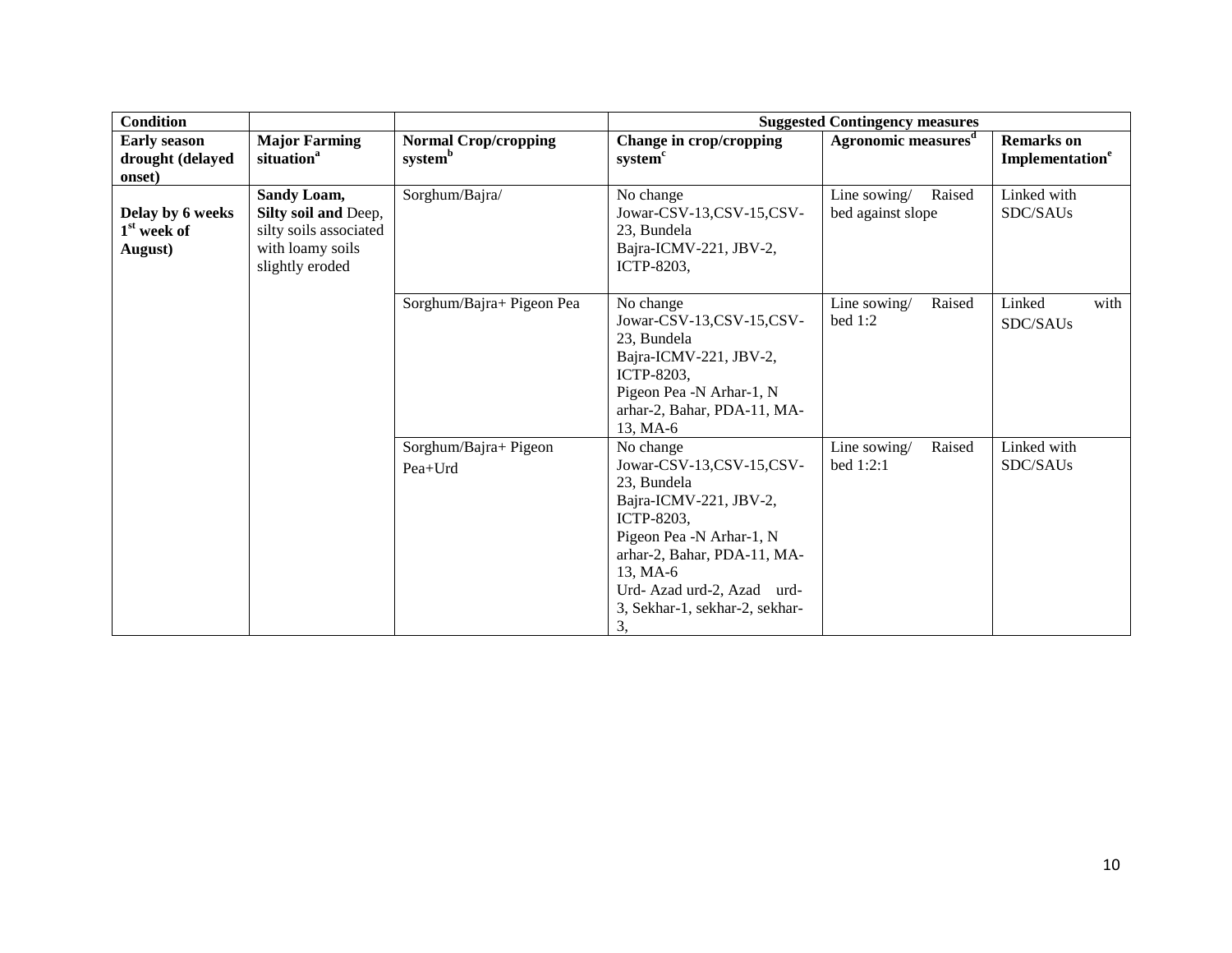| <b>Condition</b>                                                    |                                                                    |                                                    |                                                | <b>Suggested Contingency measures</b>                                               |                                                  |
|---------------------------------------------------------------------|--------------------------------------------------------------------|----------------------------------------------------|------------------------------------------------|-------------------------------------------------------------------------------------|--------------------------------------------------|
| <b>Early season</b><br>drought (delayed                             | <b>Major Farming</b><br>situation <sup>a</sup>                     | <b>Normal Crop/cropping</b><br>system <sup>b</sup> | Change in crop/cropping<br>system <sup>c</sup> | Agronomic measures <sup>d</sup>                                                     | <b>Remarks</b> on<br>Implementation <sup>e</sup> |
| onset)                                                              |                                                                    |                                                    |                                                |                                                                                     |                                                  |
| Delay by 8 weeks<br><b>Sandy Loam,</b><br>$(3rd$ week of<br>August) | Silty soil and Deep,<br>silty soils associated<br>with loamy soils | Sorghum/Bajra/<br>Sorghum/Bajra+ Pigeon Pea        | Fallow<br>Fallow                               | Fallow for rabi sowing<br>Viz mustard, lentil and<br>gram<br>Fallow for rabi sowing |                                                  |
| slightly eroded                                                     |                                                                    |                                                    |                                                | Viz mustard, lentil and<br>gram                                                     |                                                  |
|                                                                     |                                                                    | Sorghum/Bajra+ Pigeon                              | Fallow                                         | Fallow for rabi sowing                                                              |                                                  |
|                                                                     |                                                                    | $Pea+Urd$                                          |                                                | Viz mustard, lentil and                                                             |                                                  |
|                                                                     |                                                                    |                                                    |                                                | gram                                                                                |                                                  |

| <b>Condition</b>    |                        |                             |                  | <b>Suggested Contingency measures</b> |                   |
|---------------------|------------------------|-----------------------------|------------------|---------------------------------------|-------------------|
| Early season        | <b>Major Farming</b>   | <b>Normal Crop/cropping</b> | Crop management  | Soil nutrient &                       | <b>Remarks</b> on |
| drought (Normal     | situation              | system                      |                  | moisture conservation                 | Implementation    |
| onset)              |                        |                             |                  | measures                              |                   |
|                     | Sandy Loam,            | Sorghum/Bajra/              | Weeding/Resowing | All nutrients apply at                |                   |
| <b>Normal</b> onset | Silty soil and Deep,   |                             |                  | the time of sowing.                   |                   |
| followed by 15-20   | silty soils associated |                             |                  | Mulching.                             |                   |
| days dry spell      | with loamy soils       | Sorghum/Bajra+ Pigeon Pea   | Weeding/Resowing | All nutrients apply at                |                   |
| after sowing        | slightly eroded        |                             |                  | the time of sowing.                   |                   |
| leading to poor     |                        |                             |                  | Mulching.                             |                   |
| germination/crop    |                        | Sorghum/Bajra+ Pigeon       | Weeding/Resowing | All nutrients apply at                |                   |
| stand etc.          |                        | $Pea+Urd$                   |                  | the time of sowing.                   |                   |
|                     |                        |                             |                  | Mulching.                             |                   |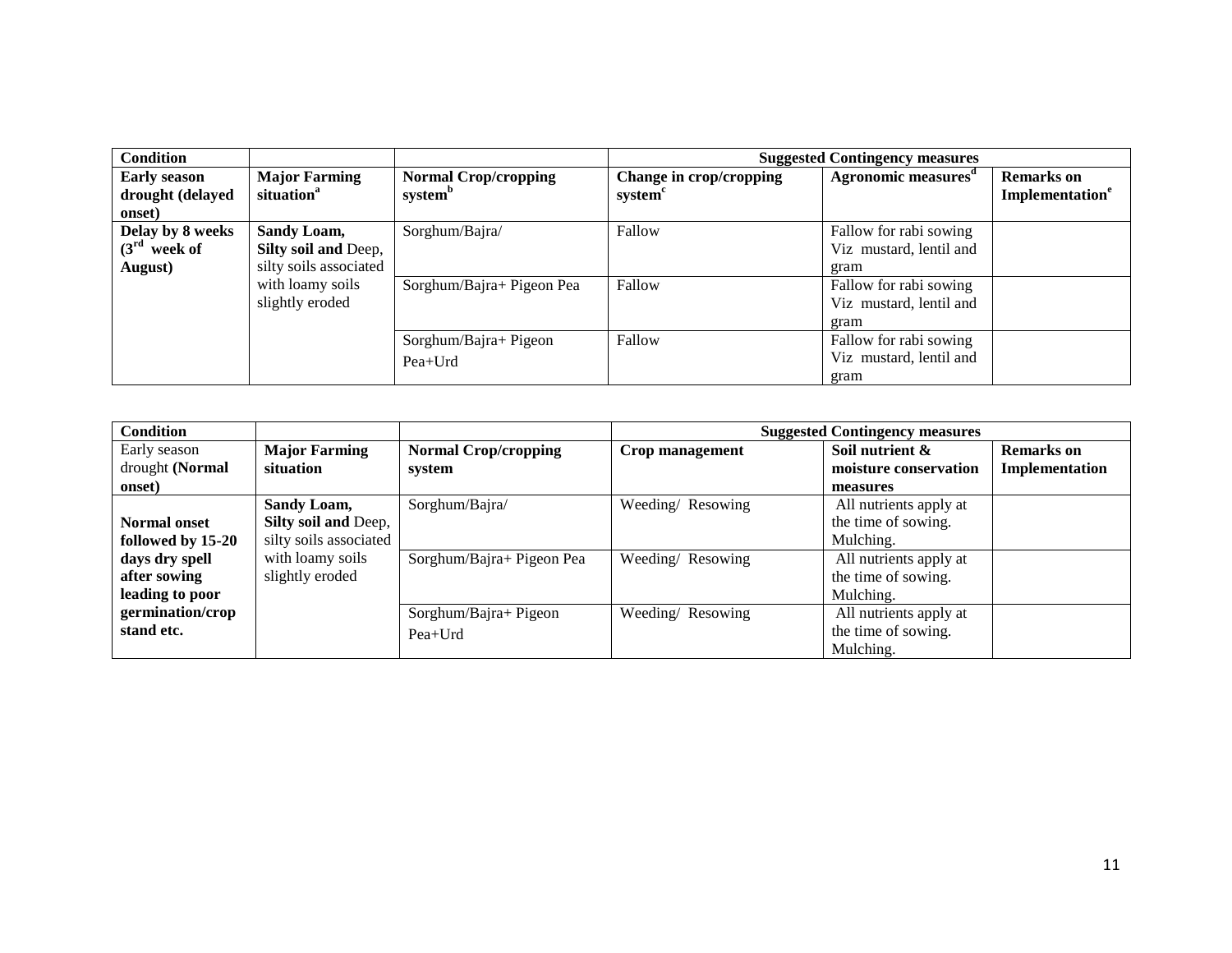| <b>Condition</b>     |                        |                             |                       | <b>Suggested Contingency measures</b> |                   |
|----------------------|------------------------|-----------------------------|-----------------------|---------------------------------------|-------------------|
| Mid season           | <b>Major Farming</b>   | <b>Normal Crop/cropping</b> | Crop management       | Soil nutrient &                       | <b>Remarks</b> on |
| drought (long dry    | situation              | system                      |                       | moisture conservation                 | Implementation    |
| spell, consecutive 2 |                        |                             |                       | measures                              |                   |
| weeks rainless       |                        |                             |                       |                                       |                   |
| $(>2.5$ mm) period)  |                        |                             |                       |                                       |                   |
|                      | Sandy Loam,            | Sorghum/Bajra/              | Spray 2% MOP+ 2% Urea | All nutrients apply at                |                   |
| At vegetative stage  | Silty soil and Deep,   |                             |                       | the time of sowing.                   |                   |
|                      | silty soils associated |                             |                       | Mulching.                             |                   |
|                      | with loamy soils       | Sorghum/Bajra+ Pigeon Pea   | Spray 2% MOP          | All nutrients apply at                |                   |
|                      | slightly eroded        |                             |                       | the time of sowing.                   |                   |
|                      |                        |                             |                       | Mulching.                             |                   |
|                      |                        | Sorghum/Bajra+ Pigeon       | Spray 2% MOP          | All nutrients apply at                |                   |
|                      |                        | $Pea+Urd$                   |                       | the time of sowing.                   |                   |
|                      |                        |                             |                       | Mulching.                             |                   |
|                      |                        |                             |                       |                                       |                   |
|                      |                        |                             |                       |                                       |                   |
|                      |                        |                             |                       |                                       |                   |
|                      |                        |                             |                       |                                       |                   |

| <b>Condition</b>  |                        |                             |                      | <b>Suggested Contingency measures</b> |                   |
|-------------------|------------------------|-----------------------------|----------------------|---------------------------------------|-------------------|
| Mid season        | <b>Major Farming</b>   | <b>Normal Crop/cropping</b> | Crop management      | Soil nutrient &                       | <b>Remarks</b> on |
| drought (long dry | situation              | system                      |                      | moisture conservation                 | Implementation    |
| spell)            |                        |                             |                      | measures                              |                   |
|                   | Sandy Loam,            | Sorghum/Bajra/              | Spray 2% MOP+2% Urea | Life saving irrigation if             |                   |
| At flowering/     | Silty soil and Deep,   |                             |                      | available                             |                   |
| fruiting stage    | silty soils associated |                             |                      |                                       |                   |
|                   | with loamy soils       | Sorghum/Bajra+ Pigeon Pea   | Spray 2% MOP         | Life saving irrigation if             |                   |
|                   | slightly eroded        |                             |                      | available                             |                   |
|                   |                        |                             |                      |                                       |                   |
|                   |                        | Sorghum/Bajra+ Pigeon       | Spray 2% MOP         | Life saving irrigation if             |                   |
|                   |                        | $Pea+Urd$                   |                      | available                             |                   |
|                   |                        |                             |                      |                                       |                   |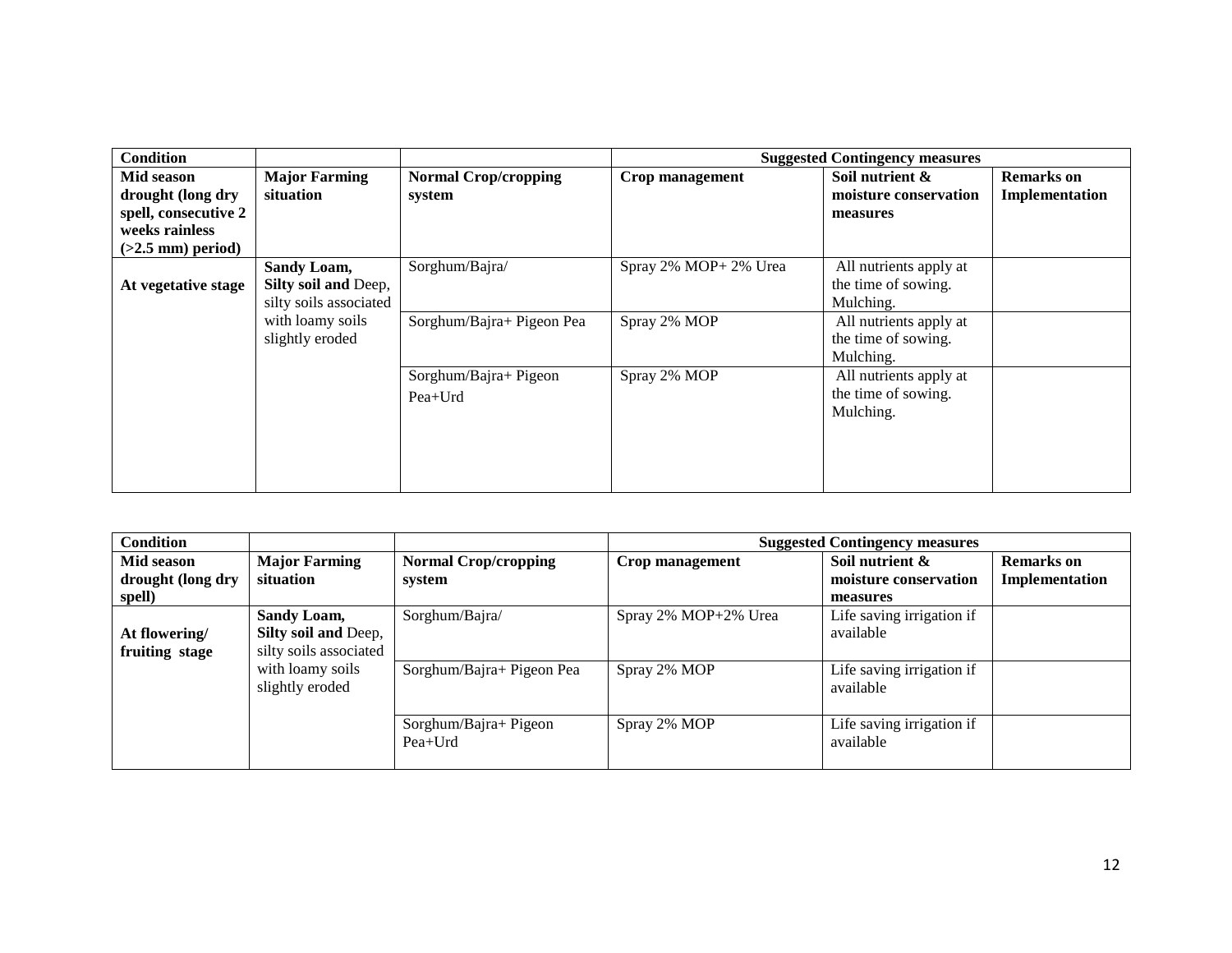#### **2.1.2 Drought - Irrigated situation**

| <b>Condition</b>                                             |                      |                             | <b>Suggested Contingency measures</b>                                                                                                  |                                                                                                                                                                                                                                             |                         |  |
|--------------------------------------------------------------|----------------------|-----------------------------|----------------------------------------------------------------------------------------------------------------------------------------|---------------------------------------------------------------------------------------------------------------------------------------------------------------------------------------------------------------------------------------------|-------------------------|--|
|                                                              | <b>Major Farming</b> | <b>Normal Crop/cropping</b> | Change in crop/cropping                                                                                                                | <b>Agronomic measures</b>                                                                                                                                                                                                                   | <b>Remarks</b> on       |  |
|                                                              | situation            | system                      | system                                                                                                                                 |                                                                                                                                                                                                                                             | Implementation          |  |
| Delayed release of<br>water in canals<br>due to low rainfall | Sandy Loam           | Paddy                       | Inclusion of these varities<br>Sarju-52, pant-12, NDR-359,<br>PR-113 and Hybrids.                                                      | $\bullet$ SRI<br>Provide irrigation at<br>$\bullet$<br>hair line crack stage<br>Weed control                                                                                                                                                | Linked with<br>SDC/SAUs |  |
|                                                              |                      | Maize                       | Prefer early/short duration<br>varieties/composites/Hybrids<br>Azad Uttam, Azad Kamal,<br>Tarun, Naveen and prakash,<br>PEHM-2, PEHM-5 | Ridge and furrow<br>$\bullet$<br>planting<br>Irrigation at critical<br>$\bullet$<br>stages<br>Weed control<br>Ensure<br>$\bullet$<br>recommended<br>basal dose $(2/3$ of<br>RDF) and 1/3 of<br>RDF of K at<br>tasseling initiation<br>stage | Linked with<br>SDC/SAUs |  |
|                                                              |                      | Groundnut                   | Prefer varieties like Kaushal,<br>Prakash and TG-37 A,                                                                                 | Raised bed planting<br>Alternate furrow<br>irrigation, Mulching                                                                                                                                                                             | Linked with<br>SDC/SAUs |  |
|                                                              |                      | Sugarcane                   | No change                                                                                                                              | Application of MOP,<br>removal of lower<br>leaves and light<br>irrigation                                                                                                                                                                   | Linked with<br>SDC/SAUs |  |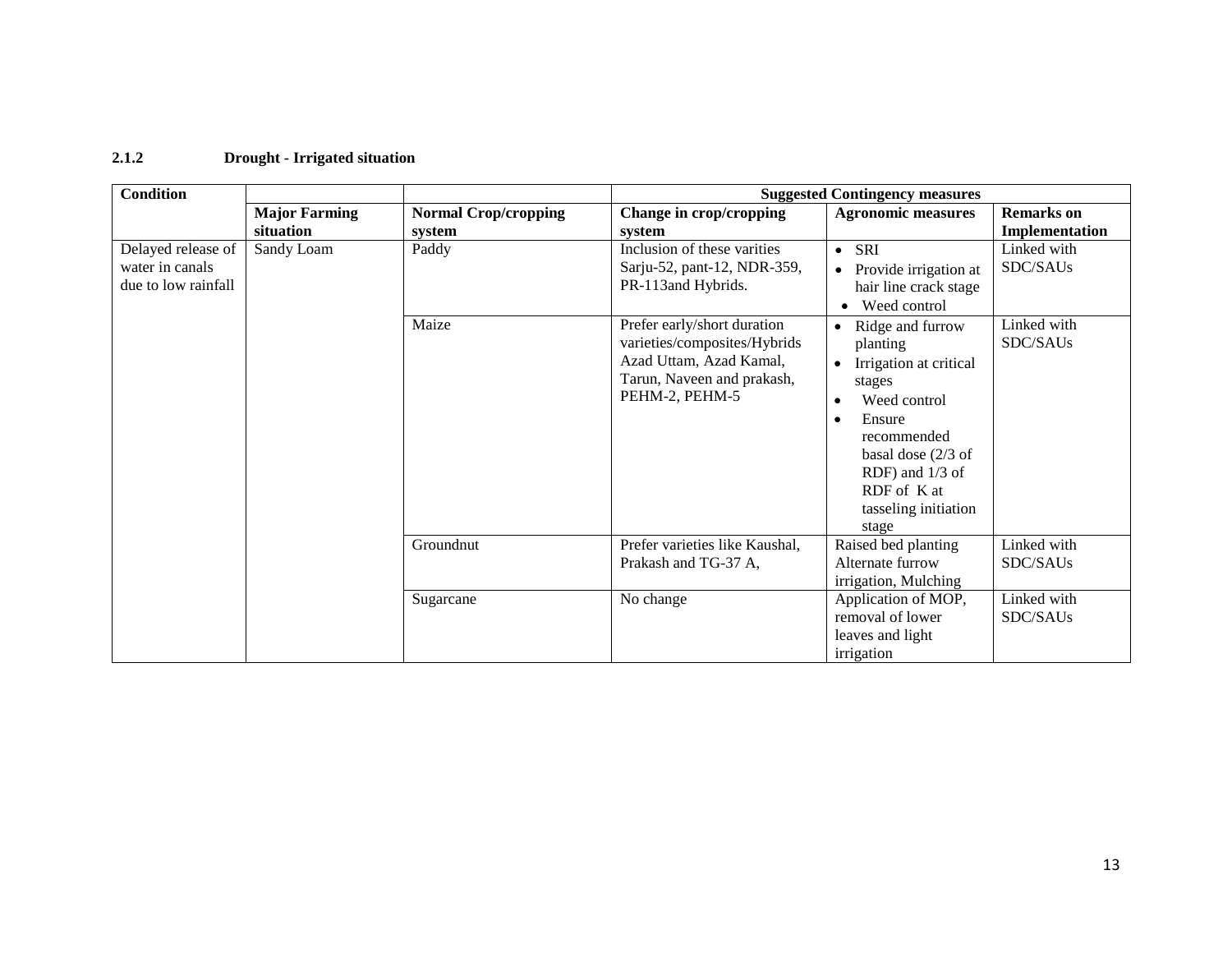| <b>Condition</b>    |                      |                             | <b>Suggested Contingency measures</b> |                              |                   |
|---------------------|----------------------|-----------------------------|---------------------------------------|------------------------------|-------------------|
|                     | <b>Major Farming</b> | <b>Normal Crop/cropping</b> | Change in                             | <b>Agronomic measures</b>    | <b>Remarks</b> on |
|                     | situation            | system                      | crop/cropping system                  |                              | Implementation    |
| Limited release of  | Sandy Loam           | Paddy                       | No change                             | $\bullet$ SRI                |                   |
| water in canals     |                      |                             |                                       | • Weed control               |                   |
| due to low rainfall |                      |                             |                                       | • Life saving irrigation     |                   |
|                     |                      | Maize                       | No change                             | Ridge and furrow planting    |                   |
|                     |                      |                             |                                       | Life saving irrigation       |                   |
|                     |                      |                             |                                       | Mulching                     |                   |
|                     |                      | Groundnut                   | No change                             | Life saving irrigation       |                   |
|                     |                      |                             |                                       | <b>Mulching</b>              |                   |
|                     |                      |                             |                                       | Spray of micro nutrient like |                   |
|                     |                      |                             |                                       | boron                        |                   |
|                     |                      | Sugarcane                   | No change                             | Life saving irrigation       |                   |
|                     |                      |                             |                                       | Spray of MOP2%               |                   |
|                     |                      |                             |                                       | Apply lower leaves for       |                   |
|                     |                      |                             |                                       | Mulching                     |                   |

| <b>Condition</b> |                      |                             | <b>Suggested Contingency measures</b> |                           |                |
|------------------|----------------------|-----------------------------|---------------------------------------|---------------------------|----------------|
|                  | <b>Major Farming</b> | <b>Normal Crop/cropping</b> | Change in crop/cropping               | <b>Agronomic measures</b> | Remarks on     |
|                  | situation            | system                      | system                                |                           | Implementation |
| Non release of   | Farming situation:   | Not Applicable              |                                       |                           |                |
| water in canals  | Sandy Loam           |                             |                                       |                           |                |
| under delayed    |                      |                             |                                       |                           |                |
| onset of monsoon |                      |                             |                                       |                           |                |
| in catchment     |                      |                             |                                       |                           |                |

| Condition       |                      | <b>Suggested Contingency measures</b> |                         |                           |                       |
|-----------------|----------------------|---------------------------------------|-------------------------|---------------------------|-----------------------|
|                 | <b>Major Farming</b> | <b>Normal Crop/cropping</b>           | Change in crop/cropping | <b>Agronomic measures</b> | <b>Remarks</b> on     |
|                 | situation            | svstem                                | system                  |                           | <b>Implementation</b> |
| Insufficient    | Tube well irrigated  | Not Applicable                        |                         |                           |                       |
| groundwater     |                      |                                       |                         |                           |                       |
| recharge due to |                      |                                       |                         |                           |                       |
| low rainfall    |                      |                                       |                         |                           |                       |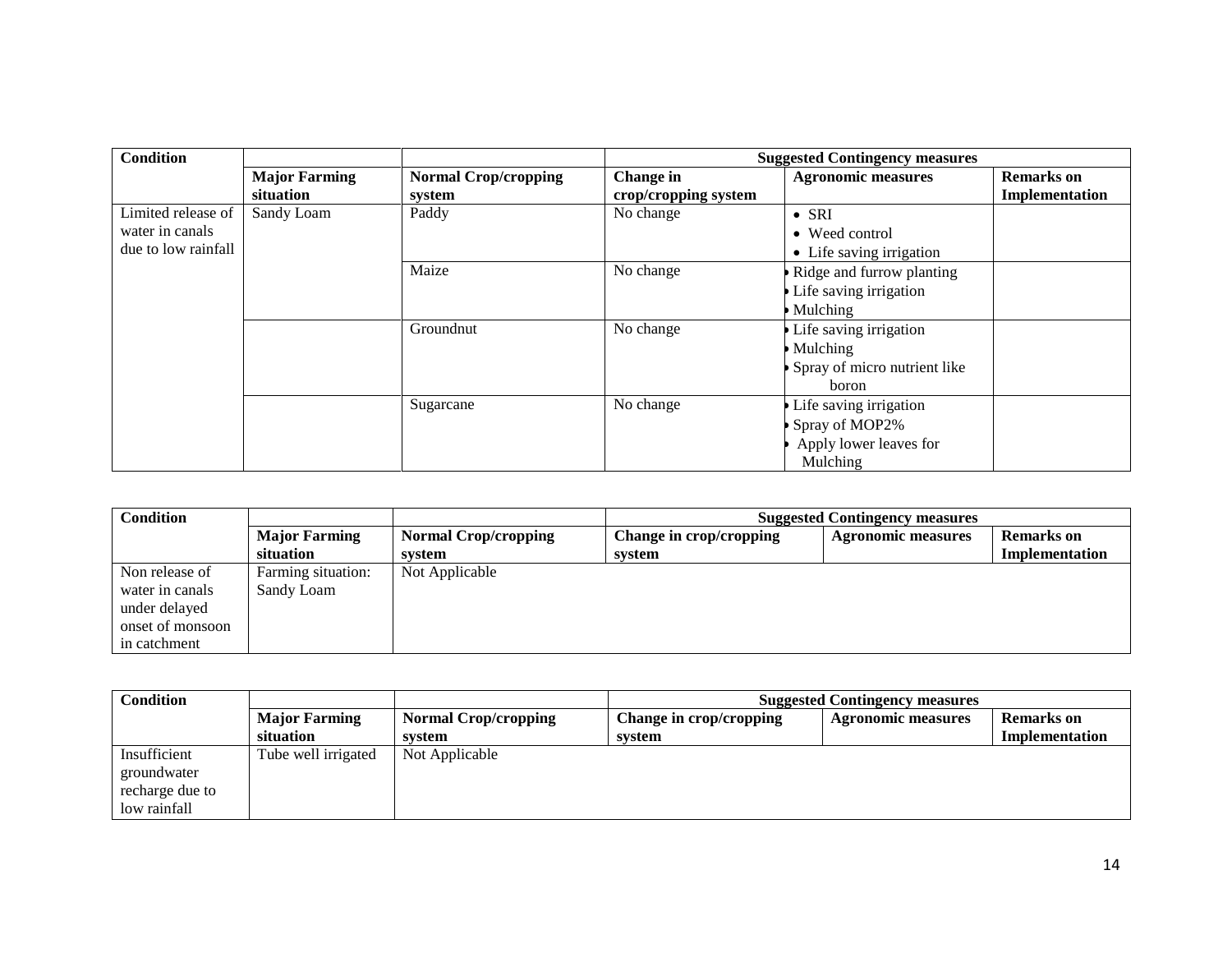#### **2.2 Unusual rains (untimely, unseasonal etc)** (for both rainfed and irrigated situations)

| <b>Condition</b><br><b>Suggested contingency measure</b>                |                                            |                                                |                                                |                                                                            |  |
|-------------------------------------------------------------------------|--------------------------------------------|------------------------------------------------|------------------------------------------------|----------------------------------------------------------------------------|--|
| Continuous high rainfall in a<br>short span leading to water<br>logging | <b>Vegetative stage</b>                    | <b>Flowering stage</b>                         | Crop maturity stage                            | Post harvest                                                               |  |
| Paddy                                                                   | Repair Bunds                               | Repair Bunds                                   | Drain out excess water                         | Drain out excess water<br>Shifting of produce at safer<br>place for drying |  |
| Maize                                                                   | Drain out excess water                     | Drain out excess water                         | Drain out excess water                         | Shifting of produce at safer<br>place for drying                           |  |
| Groundnut                                                               | Drain out excess water                     | Drain out excess water                         | Drain out excess water                         | Shifting of produce at safer<br>place for drying                           |  |
| Sugarcane                                                               | Bunds repairing, Drain<br>out excess water | Drain out excess water, Harvest<br>Mature crop | Drain out excess water,<br>Harvest Mature crop | Shifting of produce at safer<br>place for drying                           |  |
| Heavy rainfall with high speed winds in a short span <sup>2</sup>       |                                            |                                                |                                                |                                                                            |  |
| Paddy                                                                   | drain out excess water                     | Drain out excess water                         | Drain out excess water                         | Shifting of produce at safer<br>place for drying                           |  |
| Maize                                                                   | Drain out excess water                     | Drain out excess water                         | Drain out excess water                         | Shifting of produce at safer<br>place for drying                           |  |
| Groundnut                                                               | Drain out excess water                     | Drain out excess water                         | Drain out excess water                         | Shifting of produce at safer<br>place for drying                           |  |
| Sugarcane                                                               | Tying of sugarcane<br>clumps               | Drain out excess water, Harvest<br>Mature crop | Drain out excess water,<br>Harvest Mature crop | Shifting of produce at safer<br>place for drying                           |  |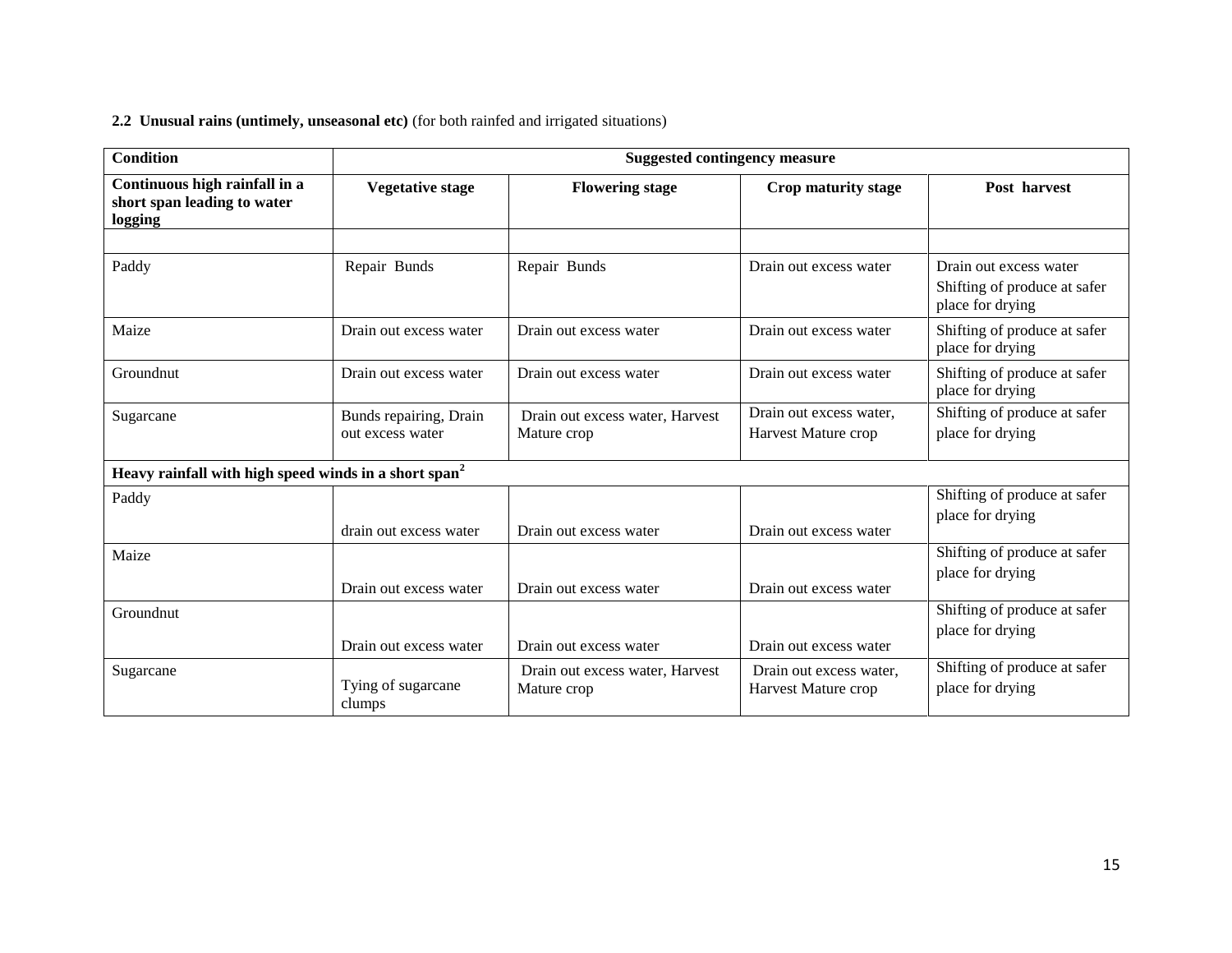|           | Outbreak of pests and diseases due to unseasonal rains                                         |                                                                                                                      |  |  |  |
|-----------|------------------------------------------------------------------------------------------------|----------------------------------------------------------------------------------------------------------------------|--|--|--|
| Paddy     | Spray of Chloropyriphos 2.5 lt./ hac<br>for termite and For stemborer (Cartap<br>$@25$ kg/hac) | Dusting of Methyl parathion @15<br>kg/hac for Gandhi Bug and<br>Chlorothalonil $@2m1/lt$ of water<br>for false smut. |  |  |  |
| Maize     | Application of fipronil (g) $@33 \text{ kg}/$<br>hac. For termite                              | Spray of Validamycin @2.7 ml/lt.<br>of water solution for banded leaf<br>and sheath blight.                          |  |  |  |
| Groundnut | Application of fipronil (g) $@33 \text{ kg}/$<br>hac. For whitegrub                            | Spray of bavistin $(0.05\%)$ + dithane<br>$M$ 45 (0.2%) for early and late leaf<br>spots and rust.                   |  |  |  |
| Sugarcane | Spray of Chloropyriphos @6.50 lt./ hac<br>for early shoot borar                                | Spray of Mancozeb $(0.2\%)$ for rust.                                                                                |  |  |  |

#### **2.3 Floods:**

| <b>Condition</b>                                            | Suggested contingency measure <sup>o</sup> |                        |                        |                                                  |
|-------------------------------------------------------------|--------------------------------------------|------------------------|------------------------|--------------------------------------------------|
| Transient water logging/ partial<br>inundation <sup>1</sup> | Seedling / nursery stage                   | Vegetative stage       | Reproductive stage     | At harvest                                       |
| Paddy                                                       | Drain out excess water                     | Strengthening of Bunds |                        | Shifting of produce at safer<br>place for drying |
| Sugarcane                                                   | Drain out excess water                     | Drain out excess water | Drain out excess water | Shifting of produce at safer<br>place for drying |
| <b>Continuous submergence</b>                               |                                            |                        |                        |                                                  |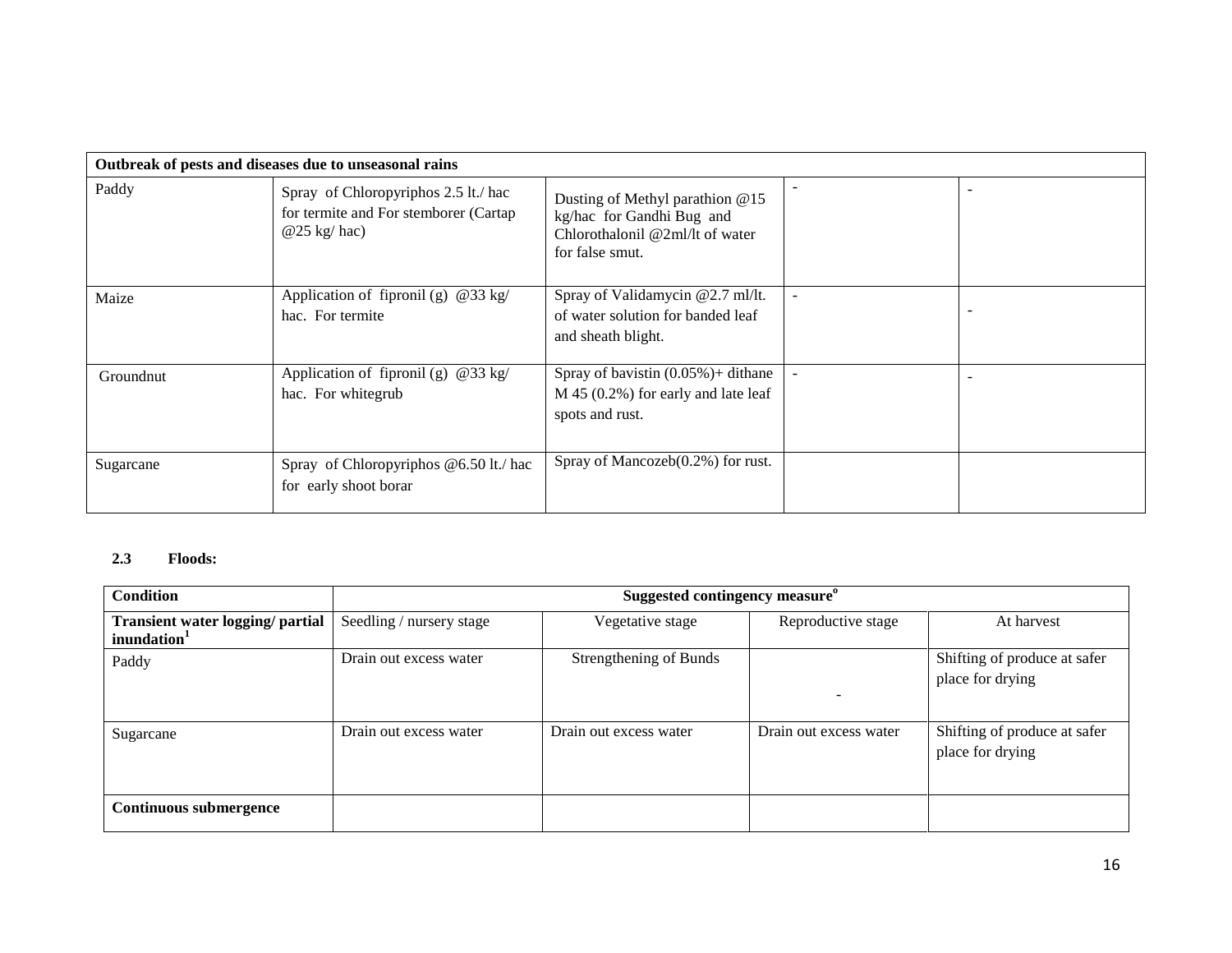| for more than 2 days <sup>2</sup> |          |                              |                  |                              |
|-----------------------------------|----------|------------------------------|------------------|------------------------------|
| Paddy                             |          | Drainage and top dressing of | Drainage and top | Shifting of produce at safer |
|                                   | Drainage | urea                         | dressing of urea | place for drying             |
|                                   |          |                              |                  |                              |
| Sugarcane                         |          | Drainage and top dressing of | Drainage and top | Shifting of produce at safer |
|                                   | Drainage | urea                         | dressing of urea | place for drying             |
|                                   |          |                              |                  |                              |

## **2.4 Extreme events: Heat wave / Cold wave/Frost/ Hailstorm /Cyclone**

| <b>Extreme event</b> | Suggested contingency measure <sup>r</sup>                       |                                                                       |                                                                                  |            |  |
|----------------------|------------------------------------------------------------------|-----------------------------------------------------------------------|----------------------------------------------------------------------------------|------------|--|
| type                 | Seedling / nursery stage                                         | <b>Vegetative stage</b>                                               | <b>Reproductive stage</b>                                                        | At harvest |  |
| <b>Heat Wave</b>     |                                                                  |                                                                       |                                                                                  |            |  |
| Paddy                | Drain out heated water from nursery                              | Application of life saving<br>irrigation and MOP                      | Application of life saving irrigation and MOP                                    |            |  |
| Maize                | Application of life saving irrigation and<br>mulching            | Application of life saving<br>irrigation and MOP                      | Application of life saving irrigation and MOP                                    |            |  |
| Sugarcane            | Light irrigation and removal of lower<br>leaves to used as mulch | Light irrigation and<br>removal of lower leaves<br>to used as mulch   | Light irrigation and removal of lower leaves to<br>used as mulch                 |            |  |
| Horticulture         |                                                                  |                                                                       |                                                                                  |            |  |
| Mango                | To irrigate orchard                                              | To irrigate orchard                                                   | To irrigate orchard                                                              |            |  |
| Guava                | To irrigate orchard                                              | To irrigate orchard                                                   | To irrigate orchard                                                              |            |  |
| Banana               | To irrigate orchard                                              | To irrigate orchard                                                   | To irrigate orchard                                                              |            |  |
| Cold wave            |                                                                  |                                                                       |                                                                                  |            |  |
|                      |                                                                  | Plant protection for<br>early/late blight<br>Provide light irrigation | Plant protection for early/late blight<br>Provide light irrigation<br>Fumigation |            |  |
| Potato               |                                                                  | Fumigation                                                            |                                                                                  |            |  |
| Frost                |                                                                  |                                                                       |                                                                                  |            |  |
| Horticulture         |                                                                  |                                                                       |                                                                                  |            |  |
| Mango                | Use of plant protection measures                                 | • Adopt need based plant                                              | Adopt need based plant protection measure                                        | Grading    |  |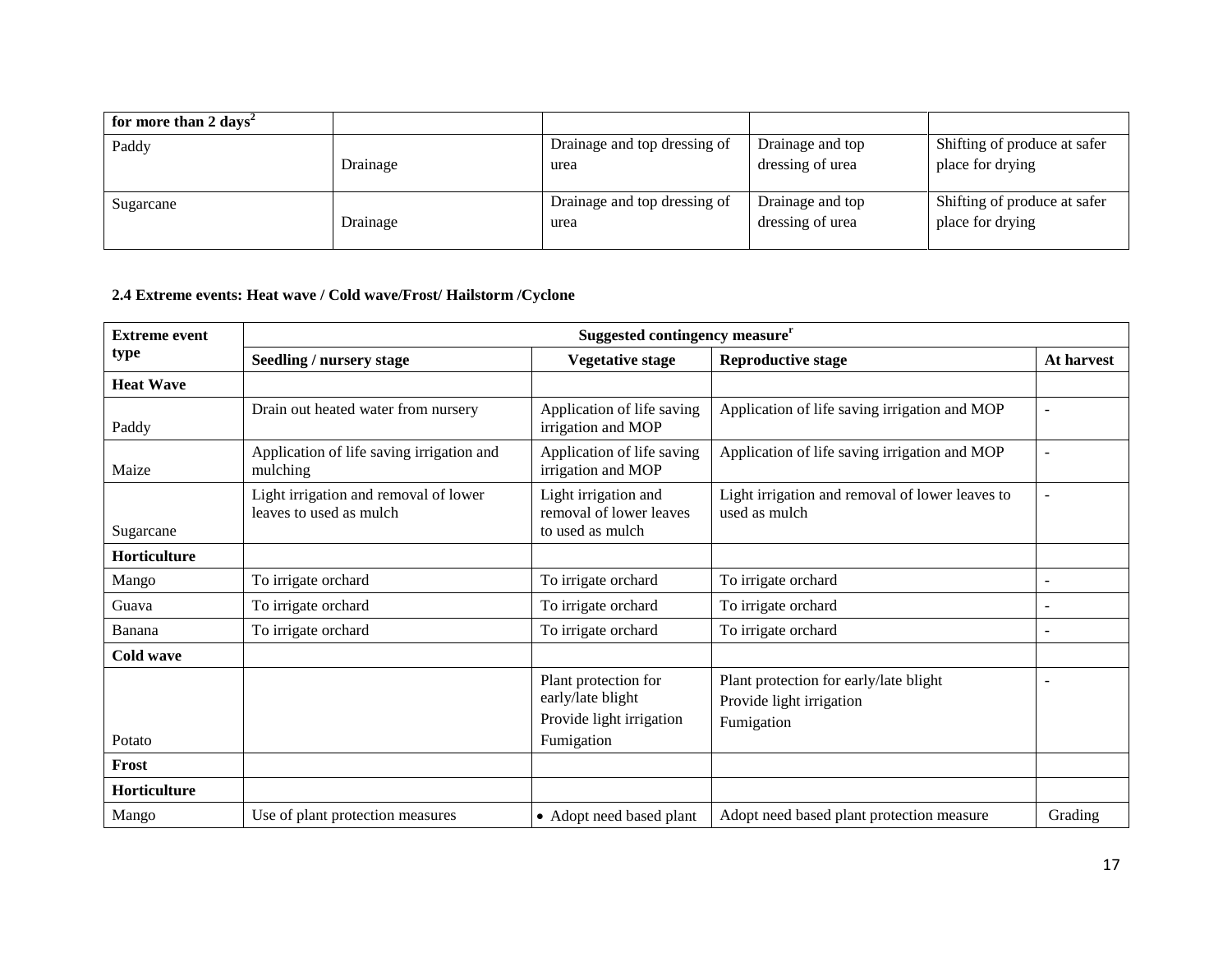|  | protection measures    | Spray growth regulators | and       |
|--|------------------------|-------------------------|-----------|
|  | • In less or partially |                         | marketing |
|  | damaged orchards,      |                         |           |
|  | remove/prune damaged   |                         |           |
|  | branches and apply     |                         |           |
|  | Bordeaux mixture to    |                         |           |
|  | avoid secondary        |                         |           |
|  | infection              |                         |           |

## **2.5 Contingent strategies for Livestock, Poultry & Fisheries**

## **2.5.1 Livestock**

|               |                                                                                                                                                                                                                                                                                                                                                                                                                                                                                                                                                                                                                                         | <b>Suggested contingency measures</b>                                                                                                                                                                                                                                                                                                                                                                                                                                                                                                                                                                                                                                                |                                                                                                                                                                                                                                                                                                                                                                                                                                                                                                                                                                              |  |
|---------------|-----------------------------------------------------------------------------------------------------------------------------------------------------------------------------------------------------------------------------------------------------------------------------------------------------------------------------------------------------------------------------------------------------------------------------------------------------------------------------------------------------------------------------------------------------------------------------------------------------------------------------------------|--------------------------------------------------------------------------------------------------------------------------------------------------------------------------------------------------------------------------------------------------------------------------------------------------------------------------------------------------------------------------------------------------------------------------------------------------------------------------------------------------------------------------------------------------------------------------------------------------------------------------------------------------------------------------------------|------------------------------------------------------------------------------------------------------------------------------------------------------------------------------------------------------------------------------------------------------------------------------------------------------------------------------------------------------------------------------------------------------------------------------------------------------------------------------------------------------------------------------------------------------------------------------|--|
|               | Before the event                                                                                                                                                                                                                                                                                                                                                                                                                                                                                                                                                                                                                        | During the event                                                                                                                                                                                                                                                                                                                                                                                                                                                                                                                                                                                                                                                                     | After the event                                                                                                                                                                                                                                                                                                                                                                                                                                                                                                                                                              |  |
| <b>Floods</b> | Minimum required quantity of hay and<br>concentrates at house hold level should<br>be stored for feeding the livestock a<br>week period<br>In case of early forewarning (EFW),<br>all<br>the<br>harvest<br>crops<br>(Rice/maize/ground<br>nut/black<br>gram/green gram) that can be useful as<br>fodder in future (store properly)<br>Protect the stored paddy straw from<br>inundation of flood water<br>All<br>ruminants<br>the<br>large<br>are<br>immunized for the endemic diseases<br>like HS and BQ during the month of<br>May and FMD in July<br>Procure<br>stock<br>and<br>emergency<br>vaccines for important<br>medicines and | Transportation of animals to elevated areas<br>Proper hygiene and sanitation of the animal shed<br>In severe storms, un-tether or let loose the animals<br>Use of unconventional and locally available cheap feed<br>ingredients for feeding of livestock.<br>Avoid soaked and mould infected feeds / fodders to<br>livestock<br>Emergency outlet establishment for required medicines<br>or feed in each village<br>Spraying of fly repellants in animal sheds and relief<br>camps<br>Carryout deworming to all animals entering into relief<br>camps<br>Identification and quarantine of sick animals<br>Perform ring vaccination (8 km radius) in case of any<br>disease outbreak | Repair of animal shed<br>Bring back the animals to the shed<br>Deworm the animals through mass camps<br>Cleaning and disinfection of the shed<br>Bleach $(0.1\%)$ drinking water / water<br>sources<br>Encouraging farmers to cultivate<br>short-term fodder crops like cow pea, horse<br>gram, sunhemp etc.<br>Proper disposable of the dead animals /<br>carcasses by burning $/$ deep burying $(4-8)$<br>feet) with lime powder (1kg for small<br>ruminants and 5kg for large ruminants) in<br>pit<br>Drying the harvested crop and fodder<br>material and proper storage |  |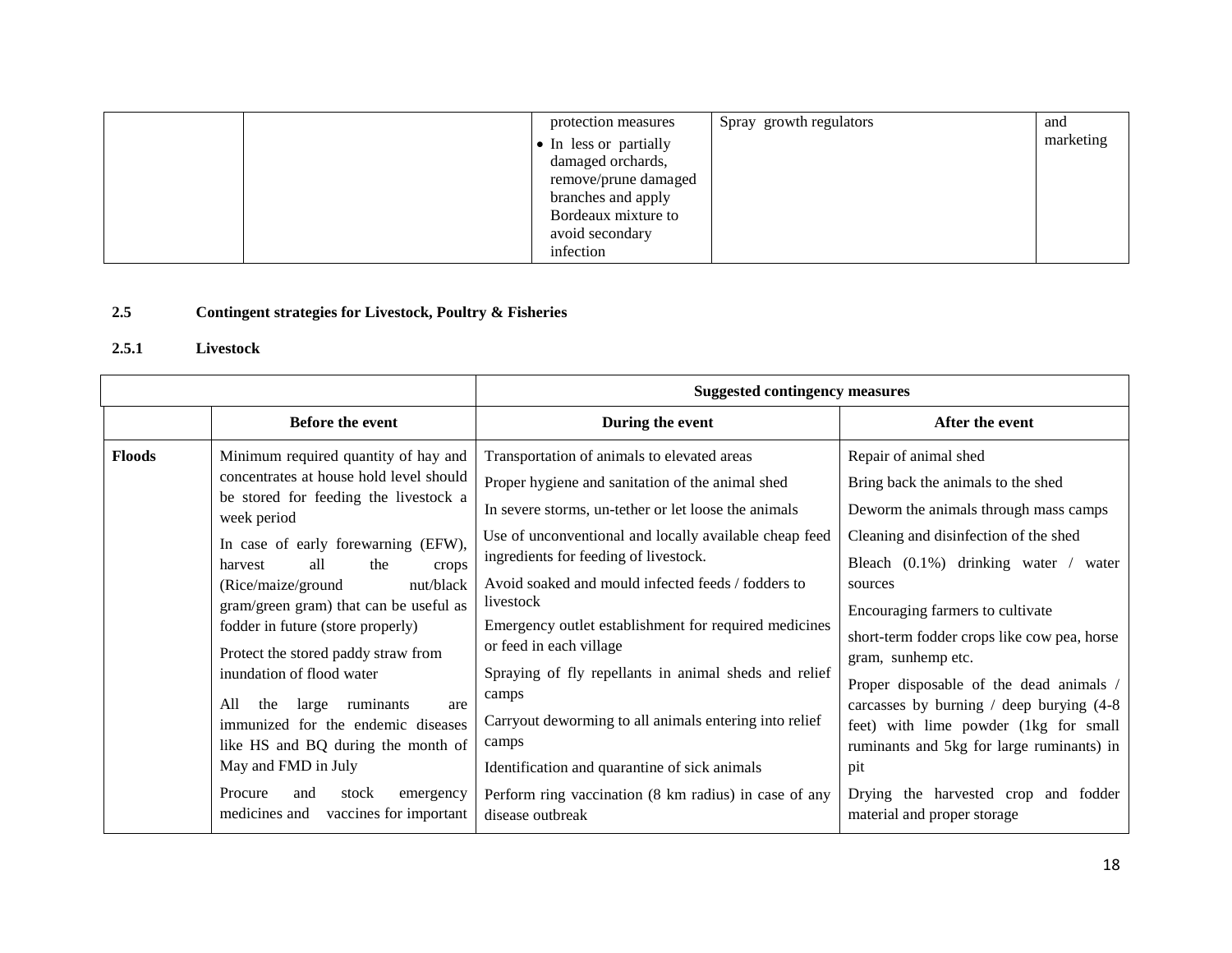|                  | contagious diseases.                                                                                                                                                                                                                                                                                          | Restrict movement of livestock in case of any epidemic                                                                                                                                                                                                                                               |                                                                                                                                       |
|------------------|---------------------------------------------------------------------------------------------------------------------------------------------------------------------------------------------------------------------------------------------------------------------------------------------------------------|------------------------------------------------------------------------------------------------------------------------------------------------------------------------------------------------------------------------------------------------------------------------------------------------------|---------------------------------------------------------------------------------------------------------------------------------------|
|                  | Surveillance and disease monitoring<br>network to be established at Joint<br>Director (Animal Husbandry) office in<br>the district<br>Arrangement for transportation of<br>animals from low lying area to safer<br>places and also for rescue animal<br>health workers to get involve in rescue<br>operations |                                                                                                                                                                                                                                                                                                      |                                                                                                                                       |
| Cold wave        | Cold wave: Covering all the wire<br>meshed walls / open area with gunny<br>bags/ polyethylene sheets with a<br>mechanism for lifting during the day<br>time and closing during night                                                                                                                          | Allow for grazing between 10AM to 3PM during cold<br>waves<br>Add 25-50 ml of edible oil in concentrates per kg and<br>fed to the animal during cold waves<br>Apply / sprinkle lime powder $(5-10)$ g per square feet) in<br>the animal shed during cold waves to neutralize<br>ammonia accumulation | Green and concentrates supplementation<br>should be provided to all the animals.<br>Allow the animals for grazing (normal<br>timings) |
| <b>Insurance</b> | Insurance policy for loss of production<br>due to drought may be developed<br>Encouraging insurance of livestock                                                                                                                                                                                              | Listing out the details of the dead animals and loss of<br>production in high yielders                                                                                                                                                                                                               | Submission for insurance<br>claim<br>and<br>availing insurance benefit<br>Purchase of new productive animals                          |

## **2.5.2 Poultry**

|               | <b>Suggested contingency measures</b>                                                                                                   |                                                             |                                                                        |  |
|---------------|-----------------------------------------------------------------------------------------------------------------------------------------|-------------------------------------------------------------|------------------------------------------------------------------------|--|
|               | <b>Before the event</b>                                                                                                                 | During the event                                            | After the event                                                        |  |
| <b>Floods</b> |                                                                                                                                         |                                                             |                                                                        |  |
| ingredients   | Shortage of feed   In case of early forewarning of floods,<br>shift the birds to safer place<br>Storing of house hold grain like maize, | Use stored feed as supplement<br>Don't allow for scavenging | Routine practices are followed<br>Deworming and vaccination against RD |  |